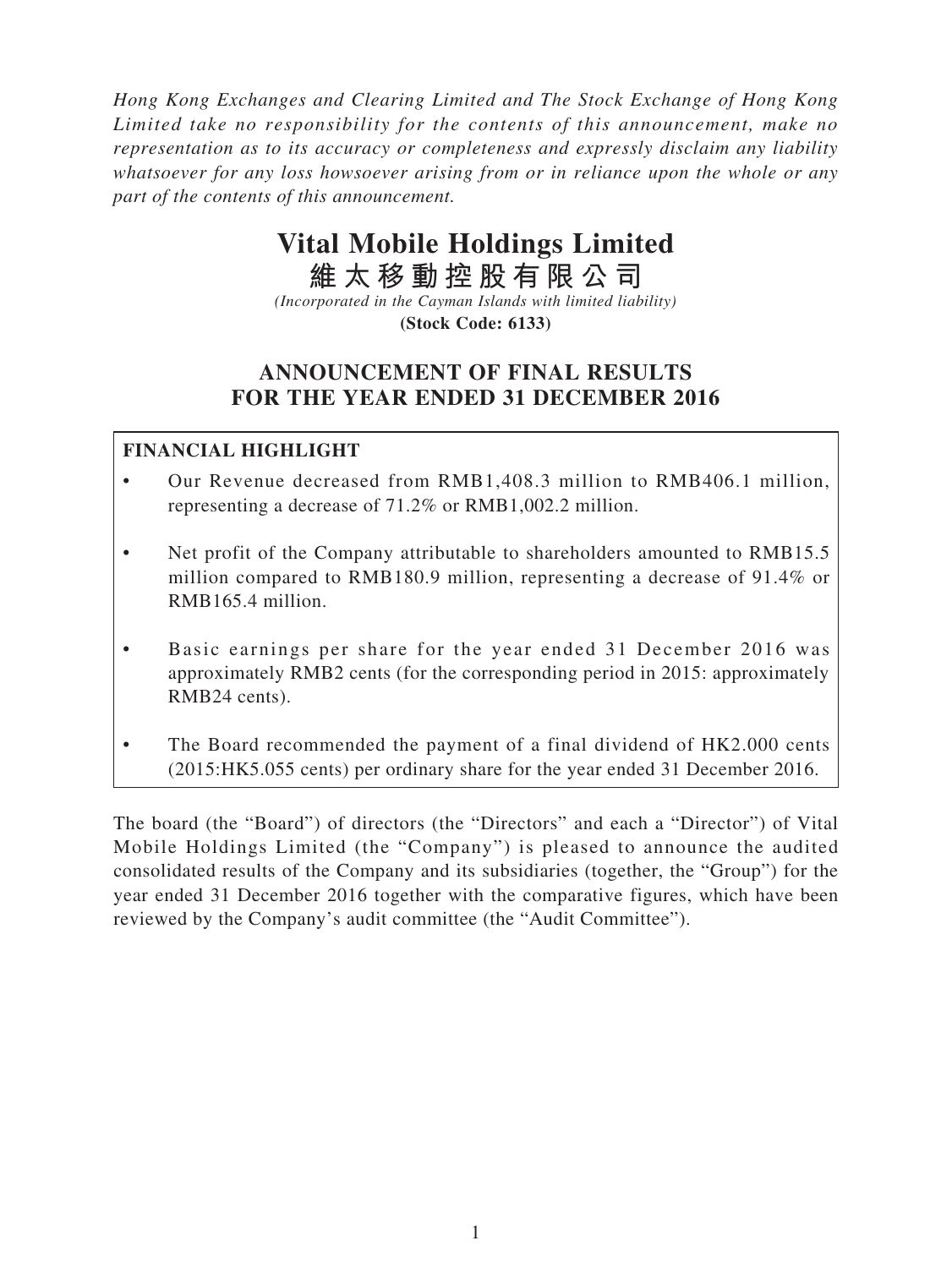# **CONSOLIDATED STATEMENT OF PROFIT OR LOSS AND OTHER COMPREHENSIVE INCOME**

*For the year ended 31 December 2016*

| <b>NOTES</b>                                       | 2016<br><b>RMB'000</b> | 2015<br><b>RMB'000</b> |
|----------------------------------------------------|------------------------|------------------------|
| 3                                                  | 406,134                | 1,408,339              |
|                                                    | (386,291)              | (1,185,770)            |
|                                                    | 19,843                 | 222,569                |
| $\overline{4}$                                     | 25,034                 | 46,412                 |
| 5                                                  | 19,226                 | 12,245                 |
|                                                    | (9,523)                | (18,601)               |
|                                                    | (10, 736)              | (18, 407)              |
|                                                    | (24, 603)              | (11, 671)              |
|                                                    | (178)                  | (3,619)                |
|                                                    |                        | (12, 408)              |
| 6                                                  | 19,063                 | 216,520                |
| 7                                                  | (3,567)                | (35, 621)              |
| Profit and total comprehensive income for the year |                        |                        |
|                                                    | 15,496                 | 180,899                |
| 8                                                  | 0.02                   | 0.24                   |
|                                                    |                        |                        |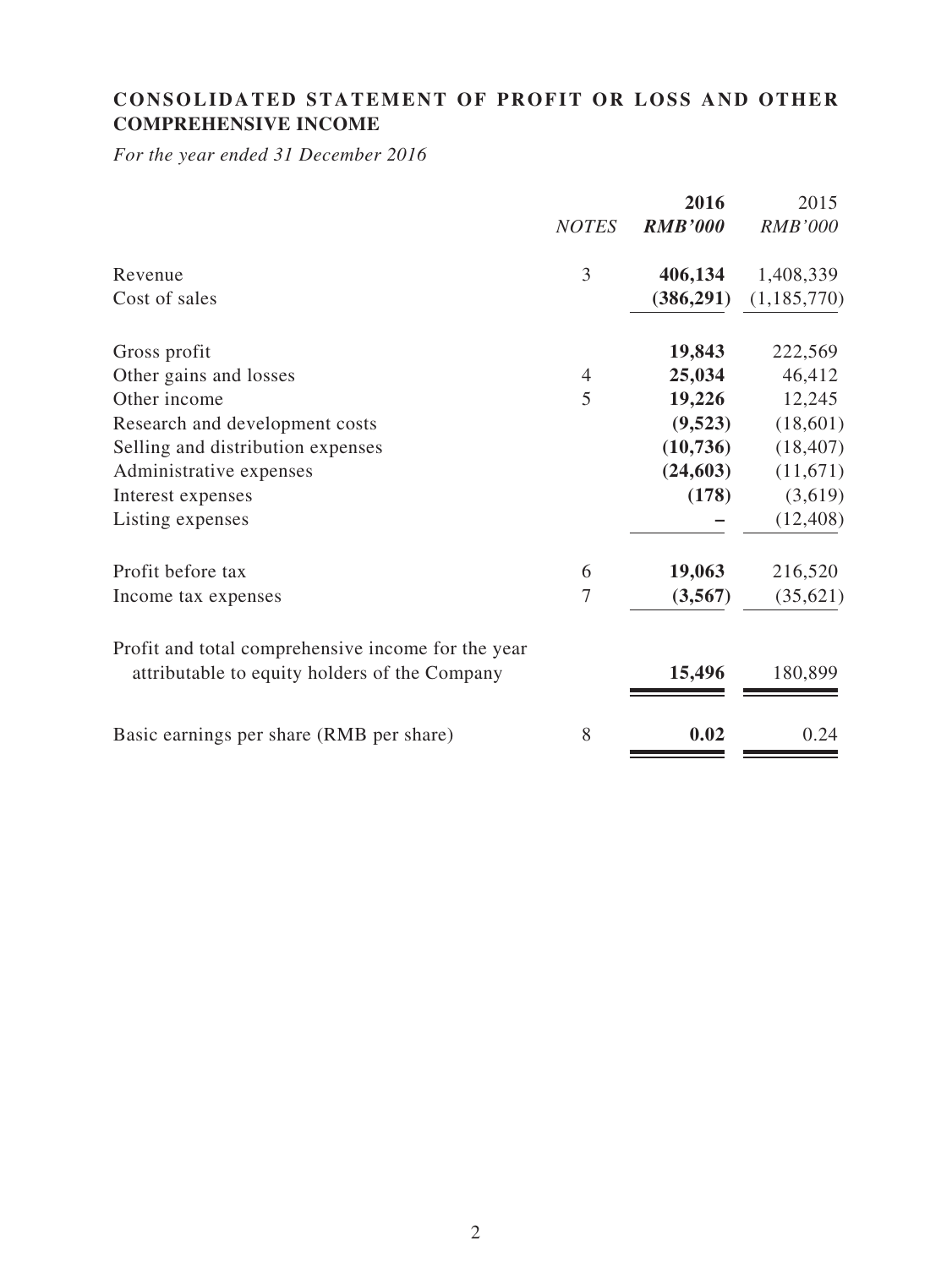# **CONSOLIDATED STATEMENT OF FINANCIAL POSITION**

*At 31 December 2016*

|                                              | <b>NOTES</b> | 2016<br><b>RMB'000</b> | 2015<br><b>RMB'000</b> |
|----------------------------------------------|--------------|------------------------|------------------------|
| <b>Non-current assets</b>                    |              |                        |                        |
| Equipment                                    |              | 109                    | 150                    |
| Intangible assets                            | 10           | 44,895                 |                        |
| Deferred tax assets                          | 11           | 1,982                  | 4,309                  |
|                                              |              | 46,986                 | 4,459                  |
| <b>Current assets</b>                        |              |                        |                        |
| Inventories                                  |              | 27,363                 | 124,151                |
| Trade and other receivables                  | 12           | 376,213                | 634,841                |
| Structured deposits                          |              |                        | 420,000                |
| Pledged bank deposits                        |              | 475,710                | 762,248                |
| Bank deposits                                |              | 430,857                |                        |
| Cash and bank balances                       |              | 16,257                 | 41,248                 |
|                                              |              | 1,326,400              | 1,982,488              |
| <b>Current liabilities</b>                   |              |                        |                        |
| Trade and bills payables                     | 13           | 439,208                | 1,034,988              |
| Accrual and other payables                   | 14           | 20,601                 | 20,040                 |
| Deposits received from customers             |              | 16,133                 | 19,407                 |
| Amount due to the controlling shareholder    | 15           | 30,521                 |                        |
| Tax liabilities                              |              | 13,389                 | 28,985                 |
| Bank loan                                    |              |                        | 16,200                 |
| Provision                                    |              | 2,464                  | 10,343                 |
|                                              |              | 522,316                | 1,129,963              |
| Net current assets                           |              | 804,084                | 852,525                |
|                                              |              |                        |                        |
| Total assets less current liabilities        |              | 851,070                | 856,984                |
| <b>Net assets</b>                            |              | 851,070                | 856,984                |
| <b>Capital and reserves</b>                  |              |                        |                        |
| Share capital                                | 16           | 67,041                 | 67,041                 |
| Share premium and reserves                   |              | 784,029                | 789,943                |
| <b>Equity attributable to equity holders</b> |              |                        |                        |
| of the Company                               |              | 851,070                | 856,984                |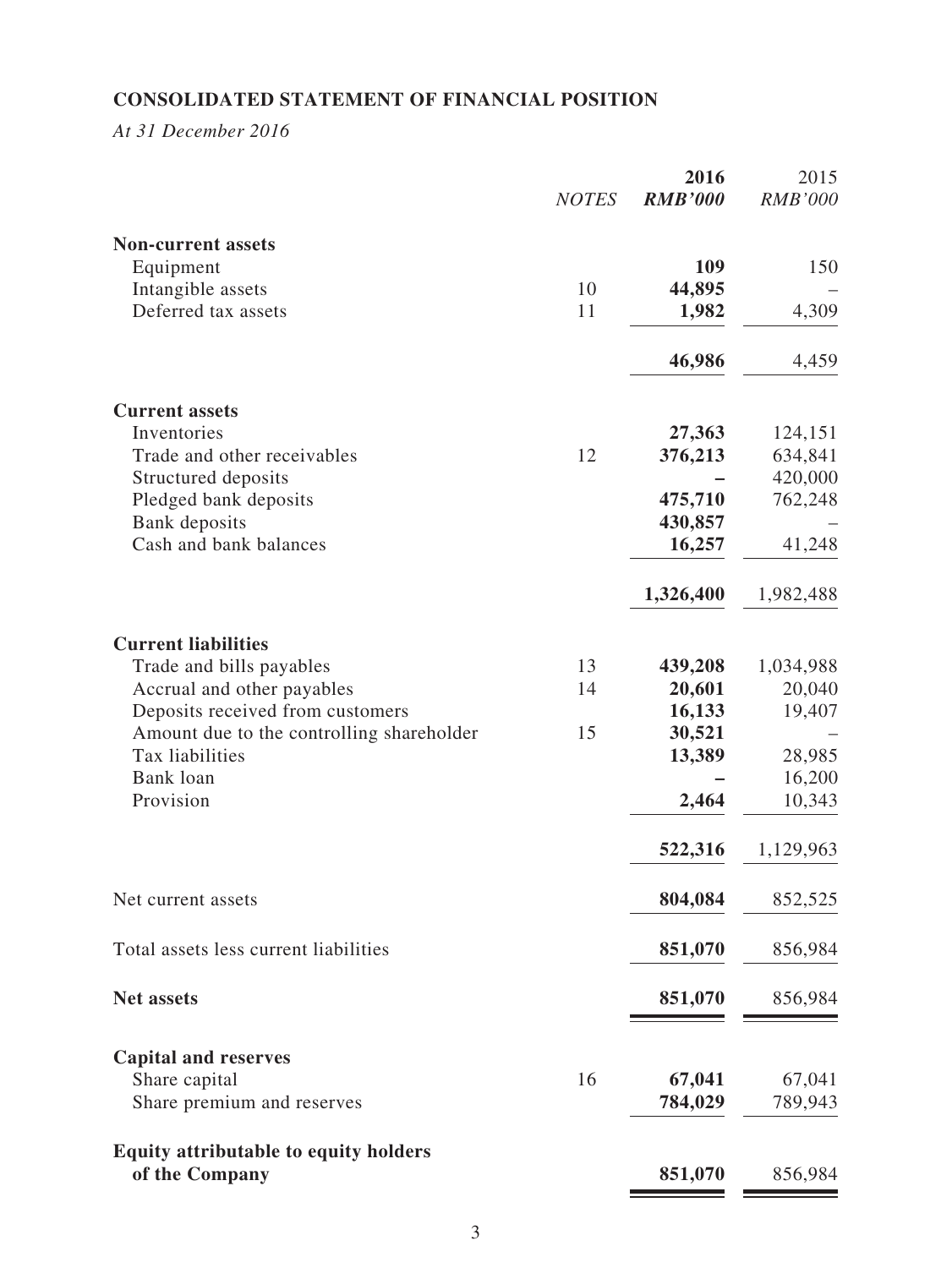#### **NOTES TO THE CONSOLIDATED FINANCIAL STATEMENTS**

*For the year ended 31 December 2016*

#### **1. GENERAL INFORMATION**

Vital Mobile Holdings Limited (the "Company") was established in the Cayman Islands as an exempted company with limited liability on 12 August 2014. The immediate and ultimate holding company of the Company is Winmate Limited ("Winmate") which is incorporated in the British Virgin Islands and is 90% and 10% owned by Ms. Rong Xiuli ("Ms. Rong") and Mr. Ni Gang ("Mr. Ni"), the husband of Ms. Rong, respectively.

On 26 June 2015, the Company was listed on the main board of The Stock Exchange of Hong Kong Limited. The registered office of the Company is Cricket Square, Hutchins Drive PO Box 2681, Grand Cayman, KY1-1111, Cayman Islands and its principal places of business are located in Beijing and Hong Kong, the People's Republic of China ("PRC"). The Company is an investment holding company. The Company and its subsidiaries (the "Group") are principally engaged in mobile telecommunication services export operations in PRC.

The consolidated financial statements are presented in Renminbi ("RMB"), which is the same as the functional currency of the Company.

#### **2. APPLICATION OF NEW AND AMENDMENTS TO INTERNATIONAL FINANCIAL REPORTING STANDARDS ("IFRSs")**

The Group has applied the following amendments to IFRSs issued by the International Accounting Standards Board ("IASB"):

| Amendments to IFRS 11                     | Accounting for Acquisitions of Interest in Joint<br>Operations |
|-------------------------------------------|----------------------------------------------------------------|
| Amendments to IAS 1                       | Disclosure Initiative                                          |
| Amendments to IAS 16 and IAS 38           | Clarification of Acceptable Methods of                         |
|                                           | Depreciation and Amortisation                                  |
| Amendments to IAS 16 and IAS 41           | <b>Agriculture: Bearer Plants</b>                              |
| Amendments to IAS 27                      | Equity Method in Separate Financial Statement                  |
| Amendments to IFRS 10, IFRS 12 and IAS 28 | Investment Entities: Applying the Consolidation                |
|                                           | Exception                                                      |
| Amendments to IFRSs                       | Annual Improvements to IFRs 2012-2014 Cycle                    |

The application of these amendments to IFRSs in the current year has had no material impact on the Group's financial performance and positions for the current and prior years and/or on the disclosures set out in these consolidated financial statements.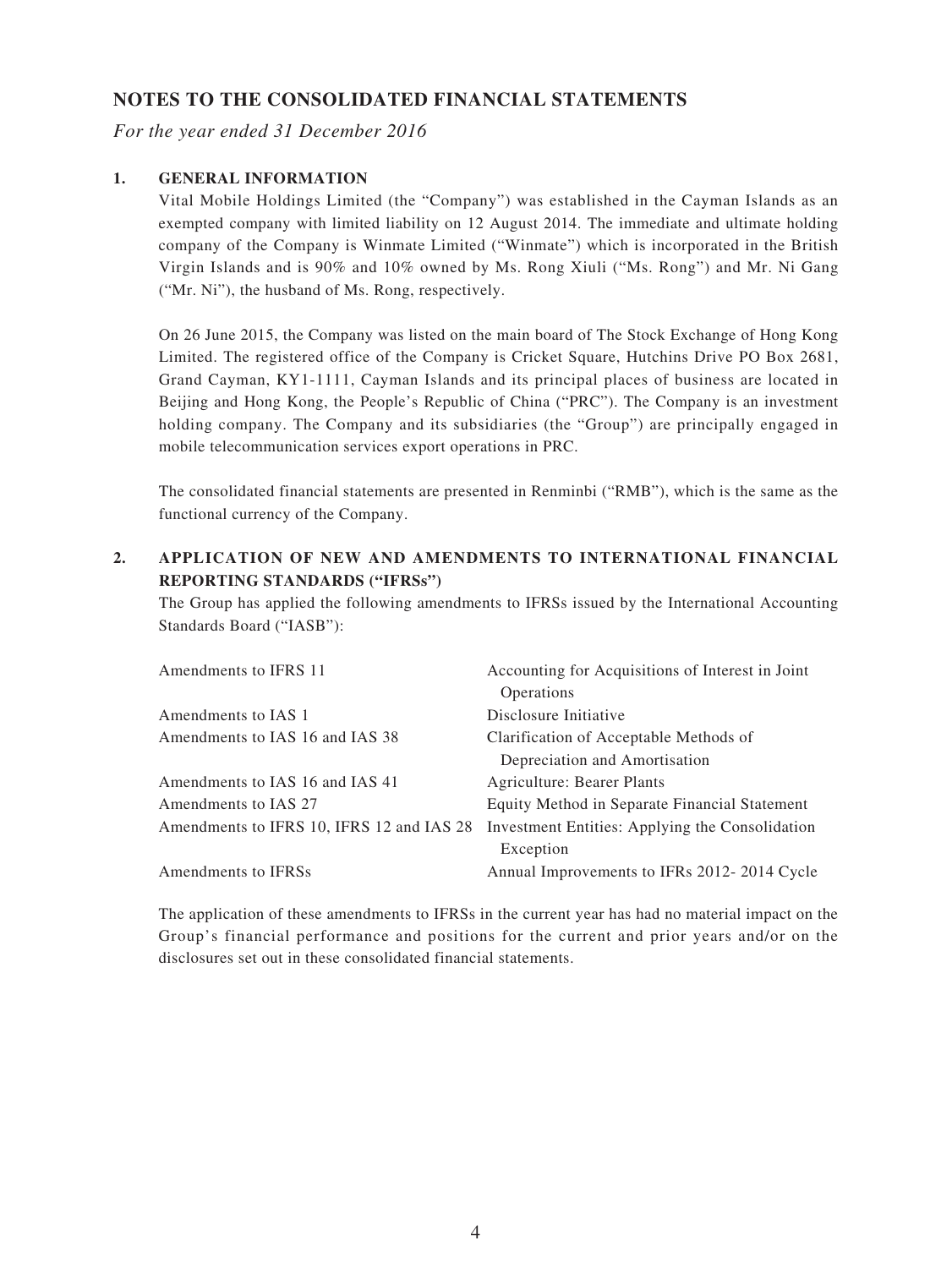#### **New and amendments to IFRSs in issue but not yet effective**

The Group has not earlier applied the following new and amendments to IFRSs that have been issued but are not yet effective.

| <b>IFRS 9</b>                    | Financial Instruments <sup>1</sup>                                                                    |
|----------------------------------|-------------------------------------------------------------------------------------------------------|
| IFRS 15                          | Revenue from Contracts with Customers and the related<br>$A$ mendments <sup>1</sup>                   |
| IFRS 16                          | Leases <sup>2</sup>                                                                                   |
| IFRIC 22                         | Foreign Currency Transactions and Advance Consideration <sup>1</sup>                                  |
| Amendments to IFRS 2             | Classification and Measurement of Share-based Payment<br>Transactions <sup>1</sup>                    |
| Amendments to IFRS 4             | Applying IFRS 9 Financial Instruments with IFRS 4<br>Insurance Contracts <sup>1</sup>                 |
| Amendments to IFRS 15            | Classification to IFRS 15 Revenue from Contracts with<br>Customers <sup>1</sup>                       |
| Amendments to IFRS 10 and IAS 28 | Sale or Contribution of Assets between an Investor and its<br>Associate or Joint Venture <sup>3</sup> |
| Amendments to IAS 7              | Disclosure Initiative <sup>4</sup>                                                                    |
| Amendments to IAS 12             | Recognition of Deferred Tax Assets for Unrealized Losses <sup>4</sup>                                 |
| Amendments to IAS 40             | Transfers of Investment Property <sup>1</sup>                                                         |
| Amendments to IFRSs              | Annual Improvements to IFRS Standards 2014-2016 Cycle <sup>5</sup>                                    |

<sup>1</sup> Effective for annual periods beginning on or after 1 January 2018

 $2$  Effective for annual periods beginning on or after 1 January 2019

<sup>3</sup> Effective for annual periods beginning on or after a date to be determined

<sup>4</sup> Effective for annual periods beginning on or after 1 January 2017

 $<sup>5</sup>$  Effective for annual periods beginning on or after 1 January 2017 or January 2018, as appropriate</sup>

#### **IFRS 15 Revenue from Contracts with Customers and the related Amendments**

IFRS 15 was issued which establishes a single comprehensive model for entities to use in accounting for revenue arising from contracts with customers. IFRS 15 will supersede the current revenue recognition guidance including IAS 18 Revenue, IAS 11 Construction Contracts and the related Interpretations when it becomes effective.

The core principle of IFRS 15 is that an entity should recognise revenue to depict the transfer of promised goods or services to customers in an amount that reflects the consideration to which the entity expects to be entitled in exchange for those goods or services. Specifically, the Standard introduces a 5-step approach to revenue recognition:

Step 1: Identify the contract(s) with a customer

Step 2: Identify the performance obligations in the contract

Step 3: Determine the transaction price

Step 4: Allocate the transaction price to the performance obligations in the contract

Step 5: Recognise revenue when (or as) the entity satisfies a performance obligation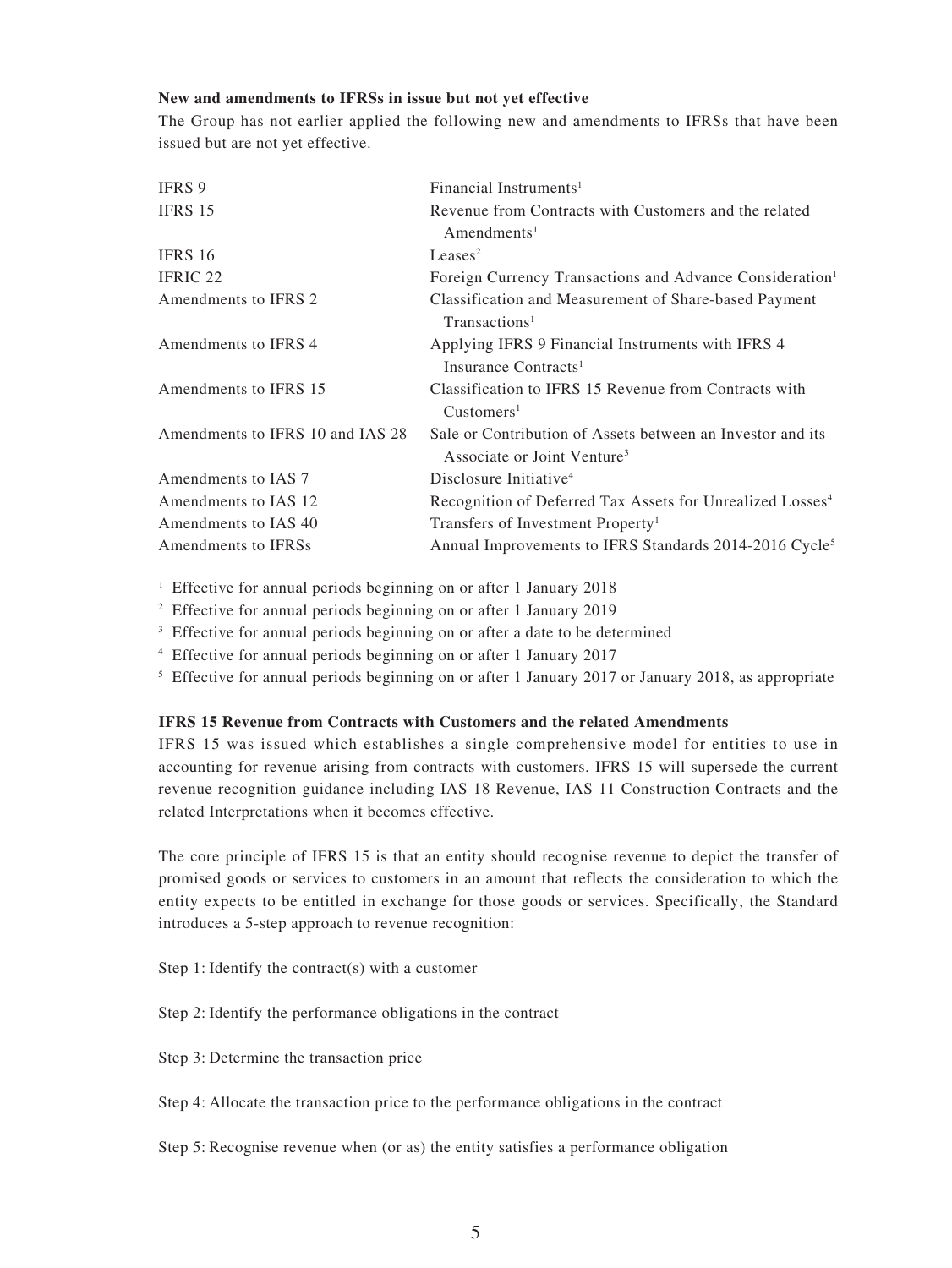Under IFRS 15, an entity recognises revenue when (or as) a performance obligation is satisfied, i.e. when 'control' of the goods or services underlying the particular performance obligation is transferred to the customer. Far more prescriptive guidance has been added in IFRS 15 to deal with specific scenarios. Furthermore, extensive disclosures are required by IFRS 15.

In 2016, the HKICPA issued Clarifications to IFRS 15 in relation to the identification of performance obligations, principal versus agent considerations, as well as licensing application guidance.

The Directors anticipate that the application of IFRS 15 in the future may have a material impact on the amounts reported and disclosures made in the Group's consolidated financial statements. However, it is not practicable to provide a reasonable estimate of the effect of IFRS 15 until the Group performs a detailed review.

#### **3. REVENUE AND SEGMENT INFORMATION**

Revenue represents the amounts received and receivable for goods sold in the normal course of business, net of discounts.

#### **Segment information**

The Group operates and manages its business as a single operating segment that engaged in developing, designing, production management and selling mobile telecommunication devices and sales of mobile telecommunication related components and accessories, and selling mobile telecommunication devices with software/application insertion("ROM"), targeting global markets excluding the PRC. The Group's chief operating decision maker has been identified as the Chief Executive Officer, who reviews revenue analysis by major products and the gross profit of the Group as a whole when making decisions about allocating resources and assessing performance of the Group. As no other discrete financial statements are available for assessment of performance of different products, no segment information other than certain entity-wide disclosures are presented.

#### *Revenue from major products*

The following table sets forth a breakdown of the Group's revenue by major products during the relevant periods:

|                            | 2016<br><b>RMB'000</b> | 2015<br><i>RMB'000</i> |
|----------------------------|------------------------|------------------------|
| Smart phones               | 392,017                | 1,368,881              |
| Smartphone component packs | 11,494                 | 1,562                  |
| Mobile device components   | 2,623                  | 37,896                 |
|                            | 406,134                | 1,408,339              |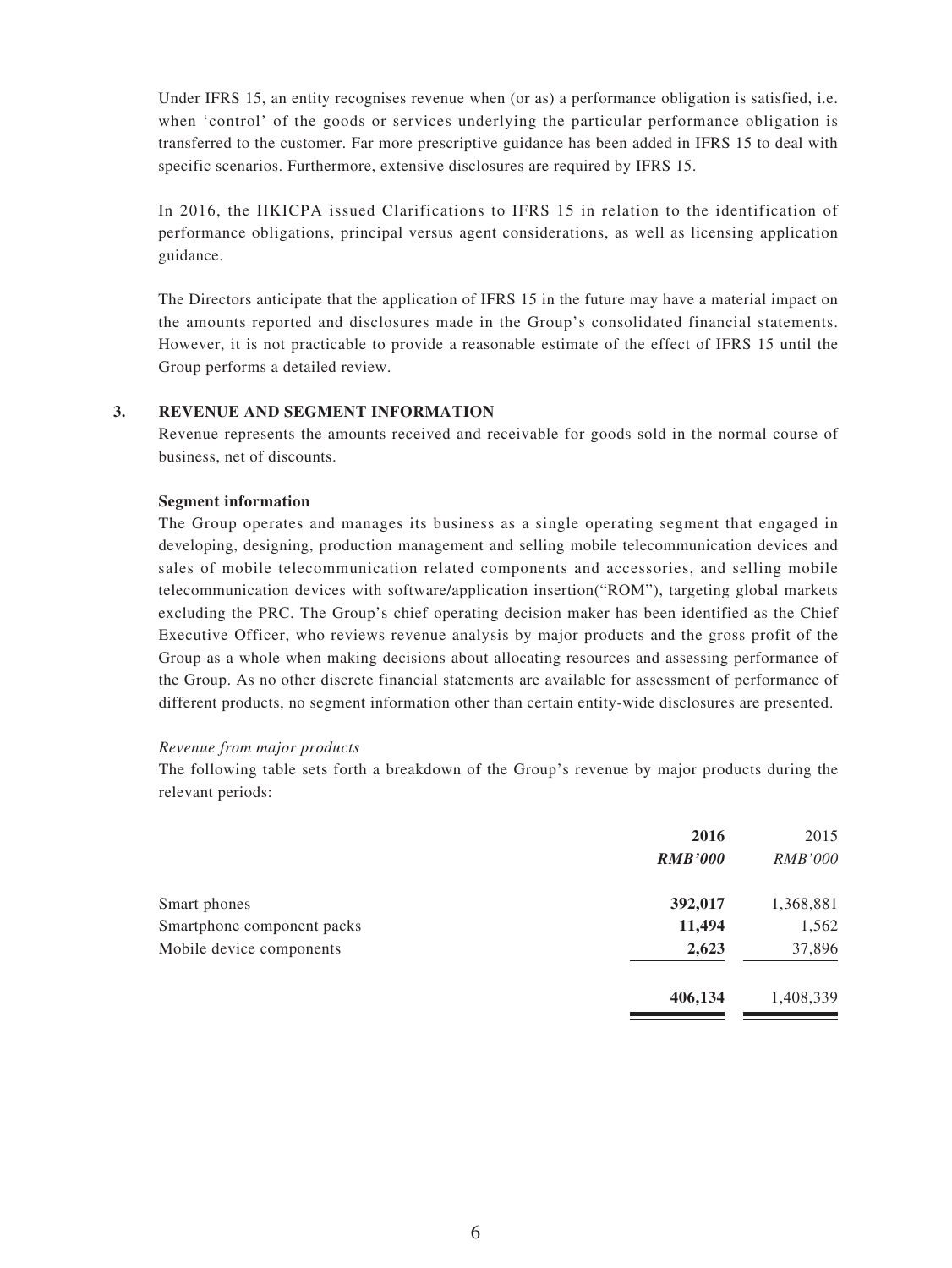#### **4. OTHER GAINS AND LOSSES**

|    |                                          | 2016           | 2015     |
|----|------------------------------------------|----------------|----------|
|    |                                          | <b>RMB'000</b> | RMB'000  |
|    | Foreign exchange gain, net               | 36,787         | 47,369   |
|    | Allowance in trade receivables           | (11,068)       | (1, 457) |
|    | Others                                   | (685)          | 500      |
|    |                                          | 25,034         | 46,412   |
| 5. | <b>OTHER INCOME</b>                      |                |          |
|    |                                          | 2016           | 2015     |
|    |                                          | <b>RMB'000</b> | RMB'000  |
|    | Interest income on structured deposits   | 7,395          | 9,475    |
|    | Interest income on pledged bank deposits | 6,006          | 2,372    |
|    | Interest income on bank deposits         | 4,369          |          |
|    | Interest income on bank balances         | 858            | 398      |
|    | Others                                   | 598            |          |
|    |                                          | 19,226         | 12,245   |
|    |                                          |                |          |

#### **6. PROFIT BEFORE TAX**

Profit before tax has been arrived at after charging:

|                                                                | 2016           | 2015           |
|----------------------------------------------------------------|----------------|----------------|
|                                                                | <b>RMB'000</b> | <b>RMB'000</b> |
| Auditor's remuneration                                         | 3,150          | 2,820          |
| Depreciation of equipment                                      | 41             | 58             |
| Amortisation of intangible assests (included in cost of sales) | 760            |                |
| Directors' emoluments                                          | 9,053          | 2,508          |
| Other staff cost                                               |                |                |
| - salaries and other allowance                                 | 10,479         | 16,101         |
| - retirement benefit schemes contribution                      | 1,715          | 3,618          |
| - recognition of equity-settled share-based payment            | 8,644          |                |
| Total staff costs                                              | 29,891         | 22,227         |
| Cost of inventories recognised as an expense                   | 386,291        | 1,185,770      |
| Write down of inventories (included in cost of sales)          | 14,341         | 3,710          |
| Operating lease rentals                                        | 1,940          | 1,778          |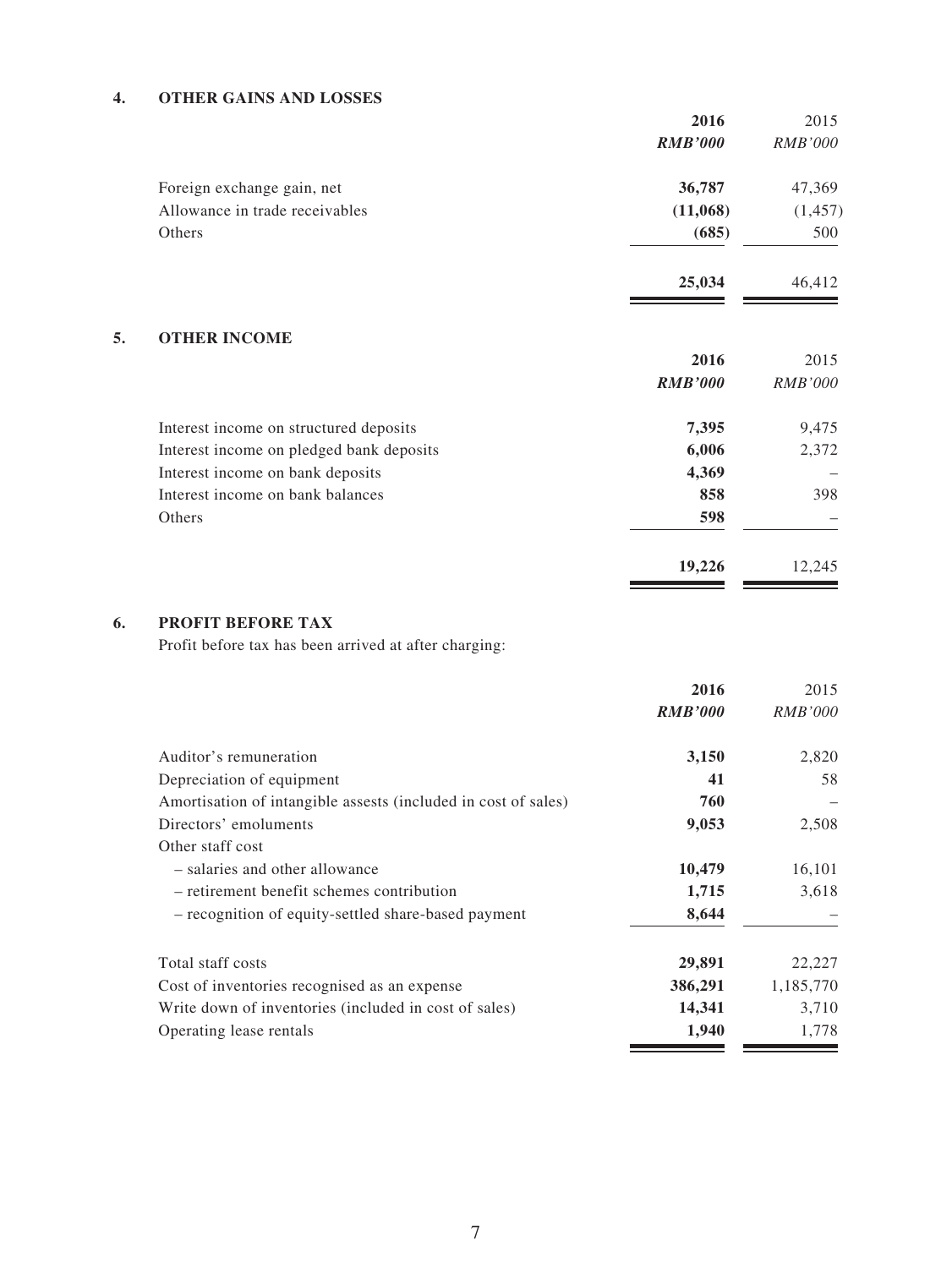#### **7. INCOME TAX EXPENSE**

|                                              | 2016           | 2015           |
|----------------------------------------------|----------------|----------------|
|                                              | <b>RMB'000</b> | <i>RMB'000</i> |
| PRC Enterprise income tax ("EIT")            |                |                |
| $-$ Current Tax in PRC                       |                | 29,035         |
| $-$ Current Tax in HK                        | 3,851          | 6,229          |
| (Over) under provision in prior year $-$ EIT | (2,611)        | 4,666          |
| Deferred Tax (Note 11)                       | 2,327          | (4,309)        |
|                                              | 3,567          | 35,621         |

The Company's subsidiary incorporated in Hong Kong is subject to the Hong Kong Profits Tax at 16.5%.

Under the Law of the PRC and Enterprise Income Tax (the "EIT Law") and Implementation Regulation of the EIT Law, the income tax rate of Beijing Benywave Wireless Communication Co., Ltd ("Benywave Wireless") is 25%. Since Benywave Wireless was recognised as "New and High Technology Enterprises" in 2015, it is entitled to apply a preferential tax rate of 15% for the years ended 31 December 2016 and 2015.

The tax charge for the year can be reconciled to the profit before tax per the consolidated statement of profit or loss and other comprehensive income as follows:

|                                                         | 2016<br><b>RMB'000</b> | 2015<br><i>RMB'000</i> |
|---------------------------------------------------------|------------------------|------------------------|
| Profit before tax                                       | 19,063                 | 216,520                |
| Tax calculated at applicable domestic tax rates         |                        |                        |
| $(2016: 15\%, 2015: 15\%)$                              | 2,859                  | 32,478                 |
| Tax effect of expenses not deductible for tax purposes  | 8                      | 14                     |
| Tax effect of income not taxable for tax purpose        | (2,403)                | (2,104)                |
| Effect of tax incentive granted                         | (626)                  |                        |
| Effect of different tax rates of the entities operating |                        |                        |
| in other jurisdictions                                  | 350                    | 567                    |
| Tax effect of tax losses and deductible temporary       |                        |                        |
| differences not recognised                              | 5,990                  |                        |
| (Over) under provision in prior year                    | (2,611)                | 4,666                  |
| Income tax expense                                      | 3,567                  | 35,621                 |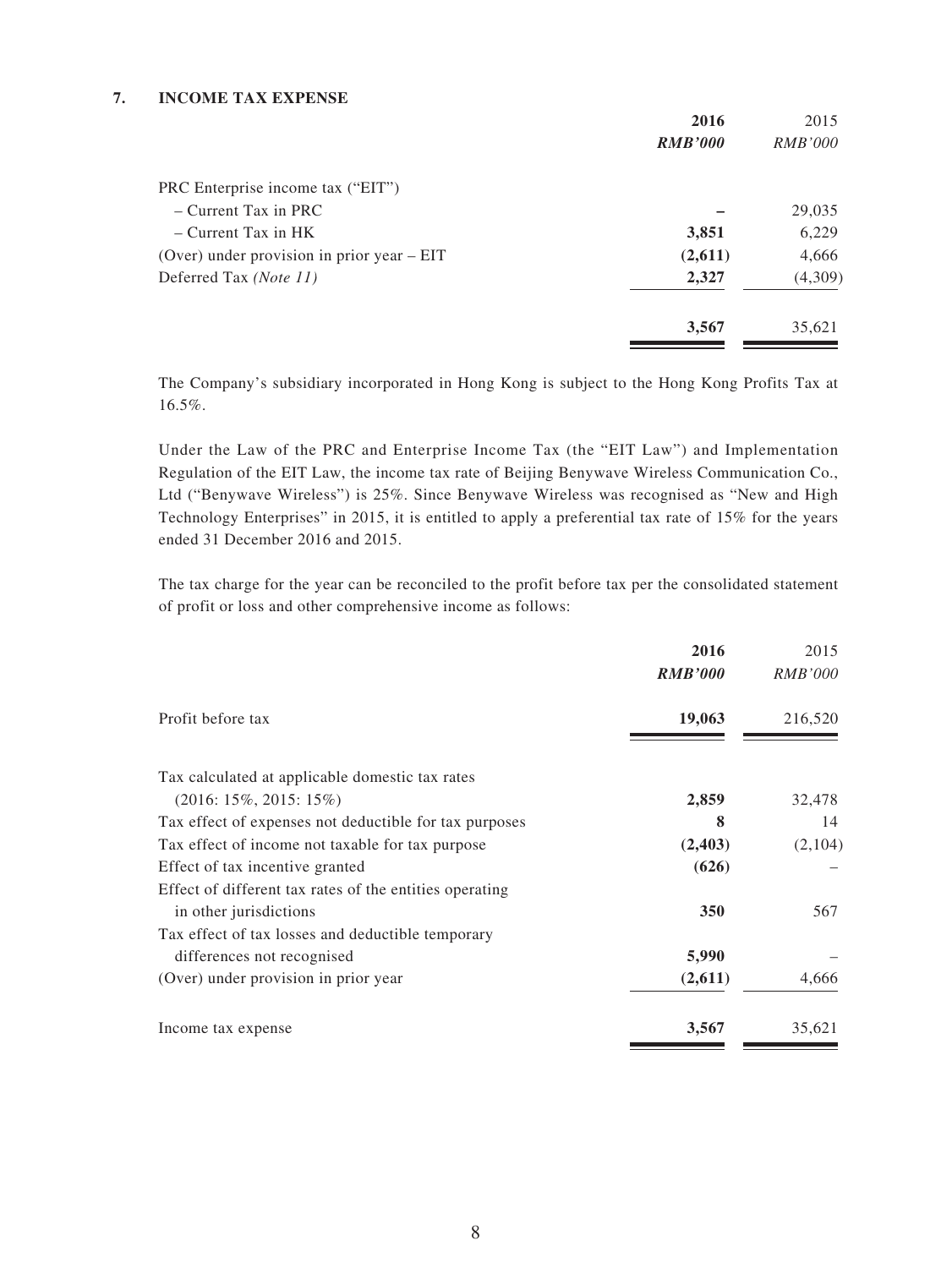#### **8. EARNINGS PER SHARE**

The calculation of the basic and diluted earnings per share attributable to owners of the Company is based on the following data:

|                                                                 | 2016           | 2015           |
|-----------------------------------------------------------------|----------------|----------------|
|                                                                 | <b>RMB'000</b> | <i>RMB'000</i> |
| Earnings for the purposes of basic earnings per share,          |                |                |
| representing profit for the year attributable to equity holders |                |                |
| of the Company                                                  | 15,496         | 180,899        |
|                                                                 | 2016           | 2015           |
|                                                                 | 2000           | 000'           |
| Number of shares                                                |                |                |
| Weighted average number of ordinary shares for the purposed of  |                |                |
| basic earnings per share                                        | 850,000        | 751,633        |

The weighted average number of shares for the purpose of calculating basic earnings per share for the year ended 31 December 2015 has been adjusted for the effect of the capitalisation issue.

There are no dilutive potential shares for both years.

#### **9. DIVIDENDS**

| 2016           | 2015                     |
|----------------|--------------------------|
| <b>RMB'000</b> | <i>RMB'000</i>           |
| 36,729         | $\overline{\phantom{a}}$ |
|                |                          |

On 23 March 2016, the board of directors recommended that subject to the Shareholders' approval in the annual general meeting of the Company, the Company shall declare and distribute a 2015 final dividend of HK5.055 cents per share amounted to HKD42,970,000 to those Shareholders whose names appear on the register of members of the Company at the close of business on Tuesday, 31 May 2016.

Subsequent to the end of the reporting period, final dividend of HKD17,000,000 (approximated to RMB15,082,000) in respect of the year ended 31 December 2016 is proposed by the directors and is subject to approval by the shareholders in the forthcoming annual general meeting.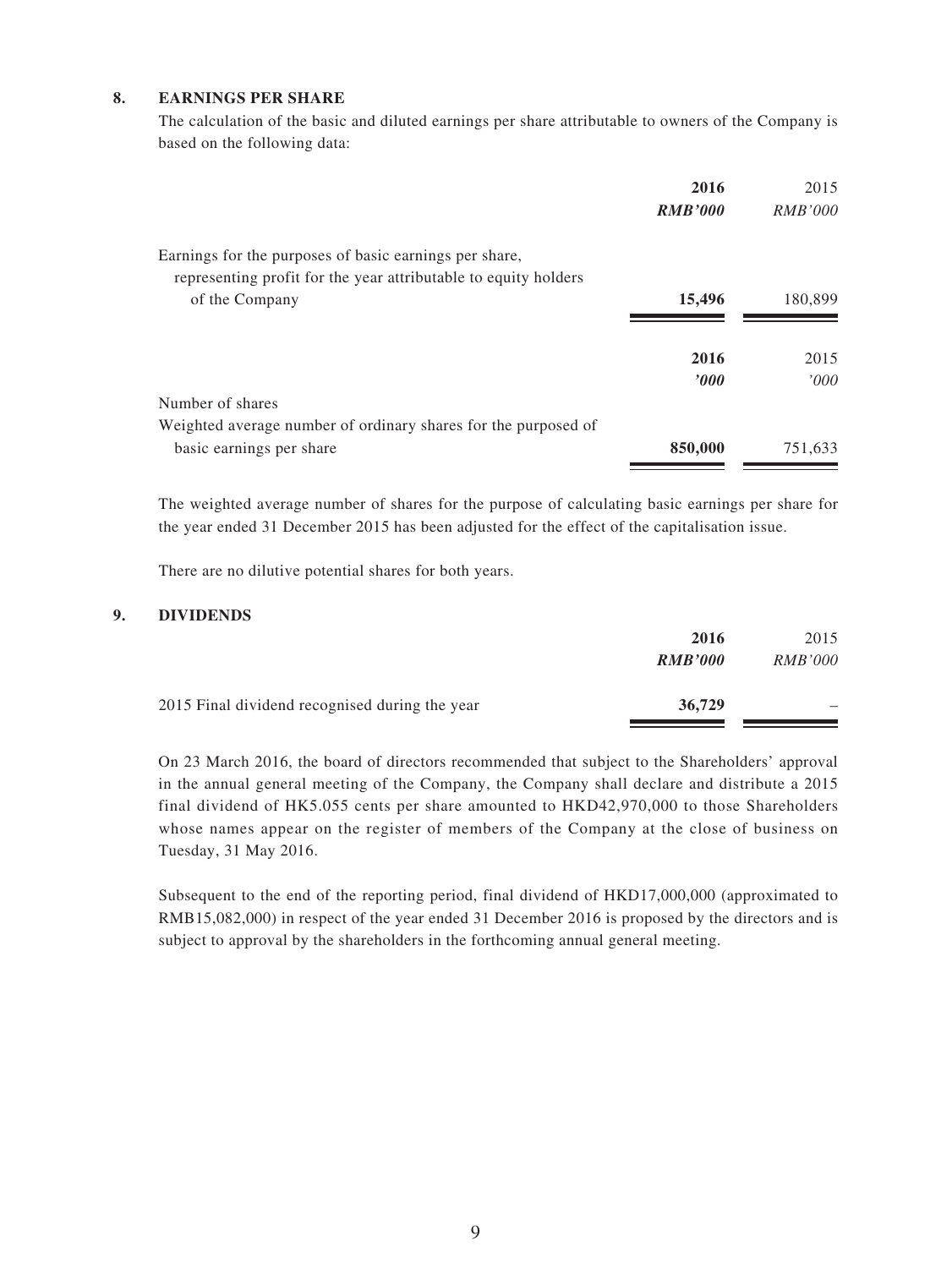#### **10. INTANGIBLE ASSETS**

|                                                | <b>Software</b><br>technology |
|------------------------------------------------|-------------------------------|
|                                                | <i>RMB'000</i>                |
| Cost                                           |                               |
| Addition and as at 31 December 2016            | 45,655                        |
| Amortisation                                   |                               |
| Charge for the year and as at 31 December 2016 | 760                           |
| Carrying Amounts                               |                               |
| As at 31 December 2016                         | 44,895                        |

In October 2016, the Group and Beijing Gu Li Technology Co., Ltd ("Gu Li") entered into a software transfer agreement pursuant to which the Group acquired certain softwares for ROM business from Gu Li at a total consideration of RMB45,655,000.

According to business license of Gu Li, Ms. Rong's daughter Ms. Gao Han ("Ms. Gao") holds 70% equity interest in Gu Li. However, the Directors are of the opinion that Gu Li is not a related party of the Group because Ms. Gao holds the said 70% equity interest in Gu Li as trustee of an independent third party since December 2015 in accordance with a declaration of trust entered into between Ms. Gao and that independent third party.

The software technology is amortised over 10 years.

#### **11. DEFERRED TAX ASSETS**

The movements of the Group's deferred tax assets during the year are as follows:

|                          | <i>RMB'000</i> | Write down Allowance for<br>of inventory doubtful debts<br><i>RMB'000</i> | Accrued<br>expense<br>and cost<br><i>RMB'000</i> | Total<br><i>RMB'000</i> |
|--------------------------|----------------|---------------------------------------------------------------------------|--------------------------------------------------|-------------------------|
| At 1 January 2015        |                |                                                                           |                                                  |                         |
| Credit to profit or loss | 557            | 219                                                                       | 3,533                                            | 4,309                   |
| At 31 December 2015      | 557            | 219                                                                       | 3,533                                            | 4,309                   |
| Credit to profit or loss | (557)          | (219)                                                                     | (1,551)                                          | (2,327)                 |
| At 31 December 2016      |                |                                                                           | 1,982                                            | 1,982                   |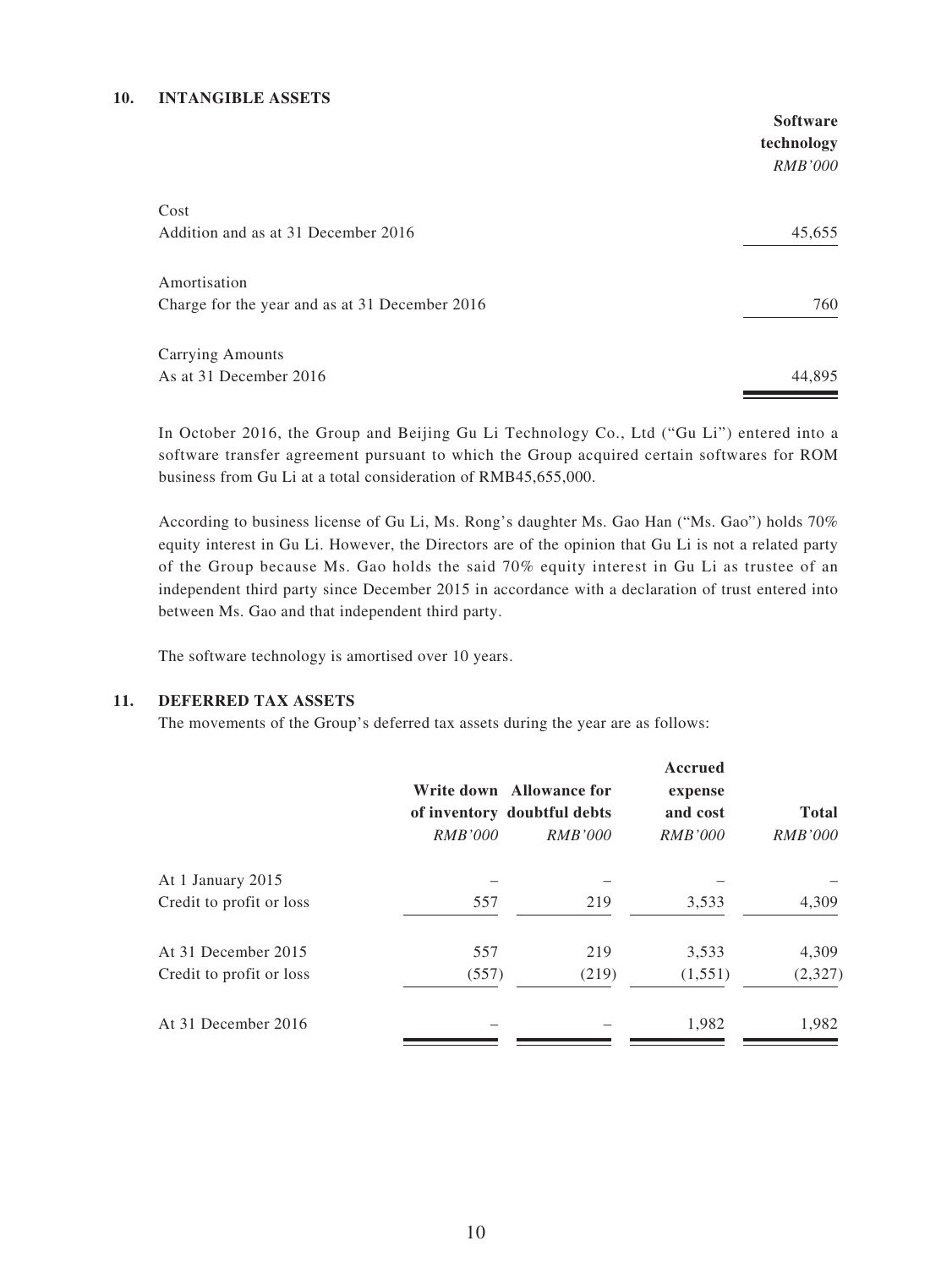Deferred tax assets have not been recognised in respect of the following items:

|                                      | 2016           | 2015           |
|--------------------------------------|----------------|----------------|
|                                      | <b>RMB'000</b> | <i>RMB'000</i> |
| Tax losses                           | 10,601         |                |
| Deductible temporary differences     |                |                |
| Impairment loss on trade receivables | 12,525         |                |
| Write down of inventories            | 14,341         |                |
| Provision                            | 2,464          |                |
|                                      | 39,931         |                |

No deferred tax asset has been recognised in relation to the unutilised tax losses and deductible temporary differences due to the unpredictability of future profit streams of the relevant entities and it is not probable that taxable profit will be available against which the tax losses and the deductible temporary differences can be utilised.

#### **12. TRADE AND OTHER RECEIVABLES**

| 2016           | 2015           |
|----------------|----------------|
| <b>RMB'000</b> | <i>RMB'000</i> |
| 118,141        | 351,697        |
| 12,525         | 1,457          |
| 105,616        | 350,240        |
|                |                |
| 645            | 82,626         |
| 107,000        |                |
| 28,442         |                |
| 7,824          | 4,665          |
| 309            | 311            |
| 126,377        | 196,999        |
| 376,213        | 634,841        |
|                |                |

#### *Note:*

- (i) The amount is non-trading in nature, unsecured and non-interest bearing. The amount will be repaid within one year.
- (ii) As at 31 December 2016, the balance included prepayments to a major supplier of RMB124,791,000. Relevant orders were cancelled due to changes of marketing situation. According to the repayment schedule agreed between the Group and the supplier, RMB100,000,000 has been repaid by the supplier in February 2017. The Directors are of the opinion that the remaining balance of RMB24,791,000 will be fully settled in the next twelve months.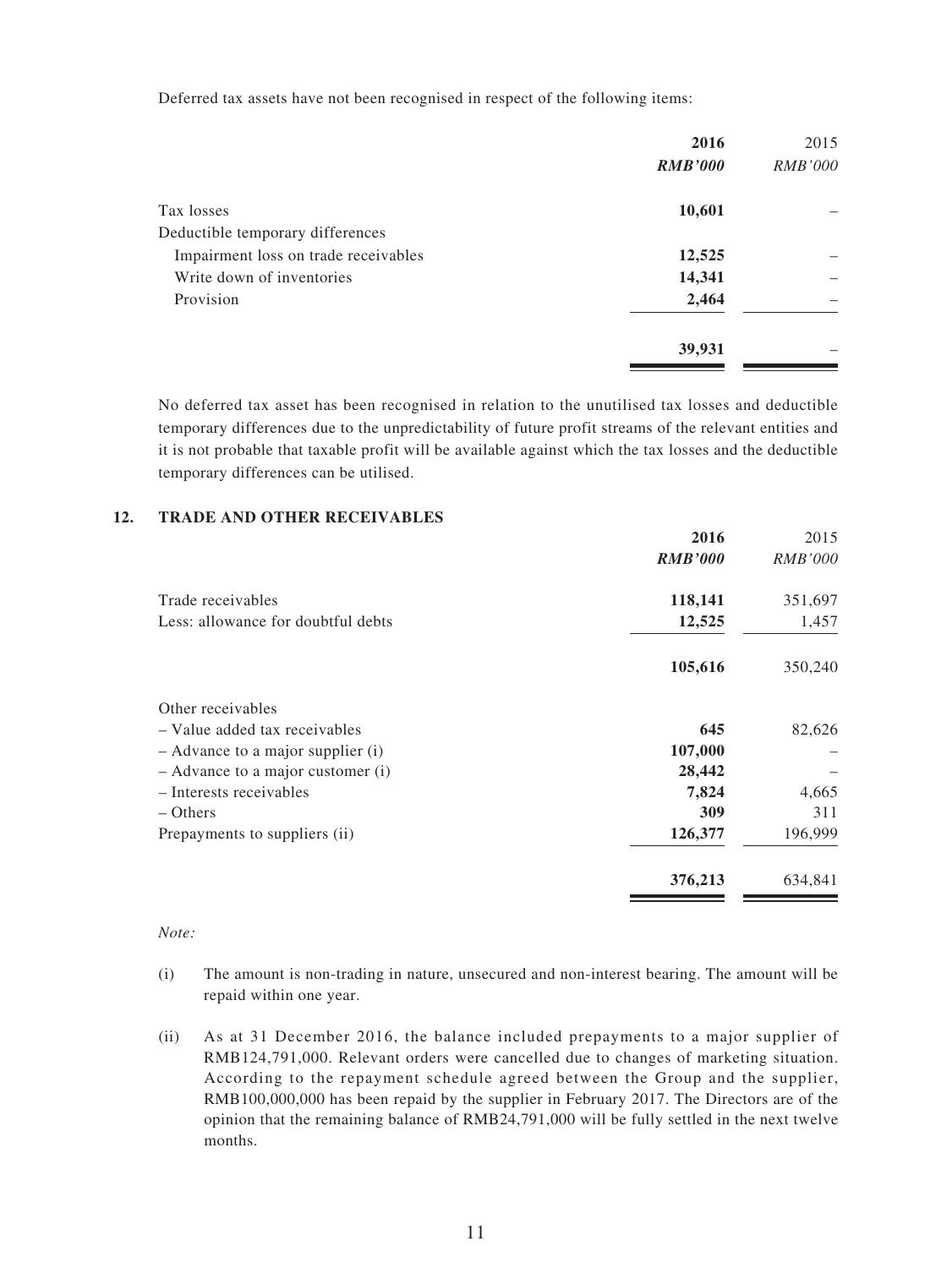The Group allows an average credit period of 60 days to its trade customers. The Group assesses the customer's credit quality by evaluating their historical credit records and defines credit limits for each customer. Recoverability and credit limit of the existing customers are reviewed by the management regularly.

The following is an aged analysis of trade receivables net of allowance for doubtful debts presented based on the invoice dates at the end of the reporting period, which approximated the respective revenue recognition dates.

|     |                                 | 2016           | 2015           |
|-----|---------------------------------|----------------|----------------|
|     |                                 | <b>RMB'000</b> | <b>RMB'000</b> |
|     | Within 60 days                  | 6,601          | 229,020        |
|     | 61 to 180 days                  | 17,992         | 109,820        |
|     | 181 days to 1 year              | 4,875          | 11,400         |
|     | 1 year to 2 years               | 76,148         |                |
|     |                                 | 105,616        | 350,240        |
| 13. | <b>TRADE AND BILLS PAYABLES</b> |                |                |
|     |                                 | 2016           | 2015           |
|     |                                 | <b>RMB'000</b> | <i>RMB'000</i> |
|     | Trade payables (Note)           | 47,820         | 350,760        |
|     | Bills payable                   | 391,388        | 684,228        |
|     |                                 | 439,208        | 1,034,988      |

*Note:* The balances included the payables to Vanchip (Tianjin) Electronic Technology Co. Ltd ("Vanchip"), which is controlled by Ms. Gao. The amount is RMB5,268,000 as at 31 December 2016 (2015: RMB5,268,000). According to the three parties' agreement signed between Benywave Wireless, Vanchip and Benywave Technology Co., Ltd. ("Benywave Technology"), the payables were settled by the borrowings between Vanchip and Benywave Technology, the Company should pay off the debt to Benywave Technology in the future.

The following is an aged analysis of trade payables presented based on the recognition date of inventory at the end of the reporting period:

|                    | 2016<br><b>RMB'000</b> | 2015<br><b>RMB'000</b> |
|--------------------|------------------------|------------------------|
| Within 90 days     | 40                     | 259,830                |
| 91 to 180 days     | 3,297                  | 59,069                 |
| 181 days to 1 year | 13,187                 | 27,779                 |
| Over 1 year        | 31,296                 | 4,082                  |
|                    | 47,820                 | 350,760                |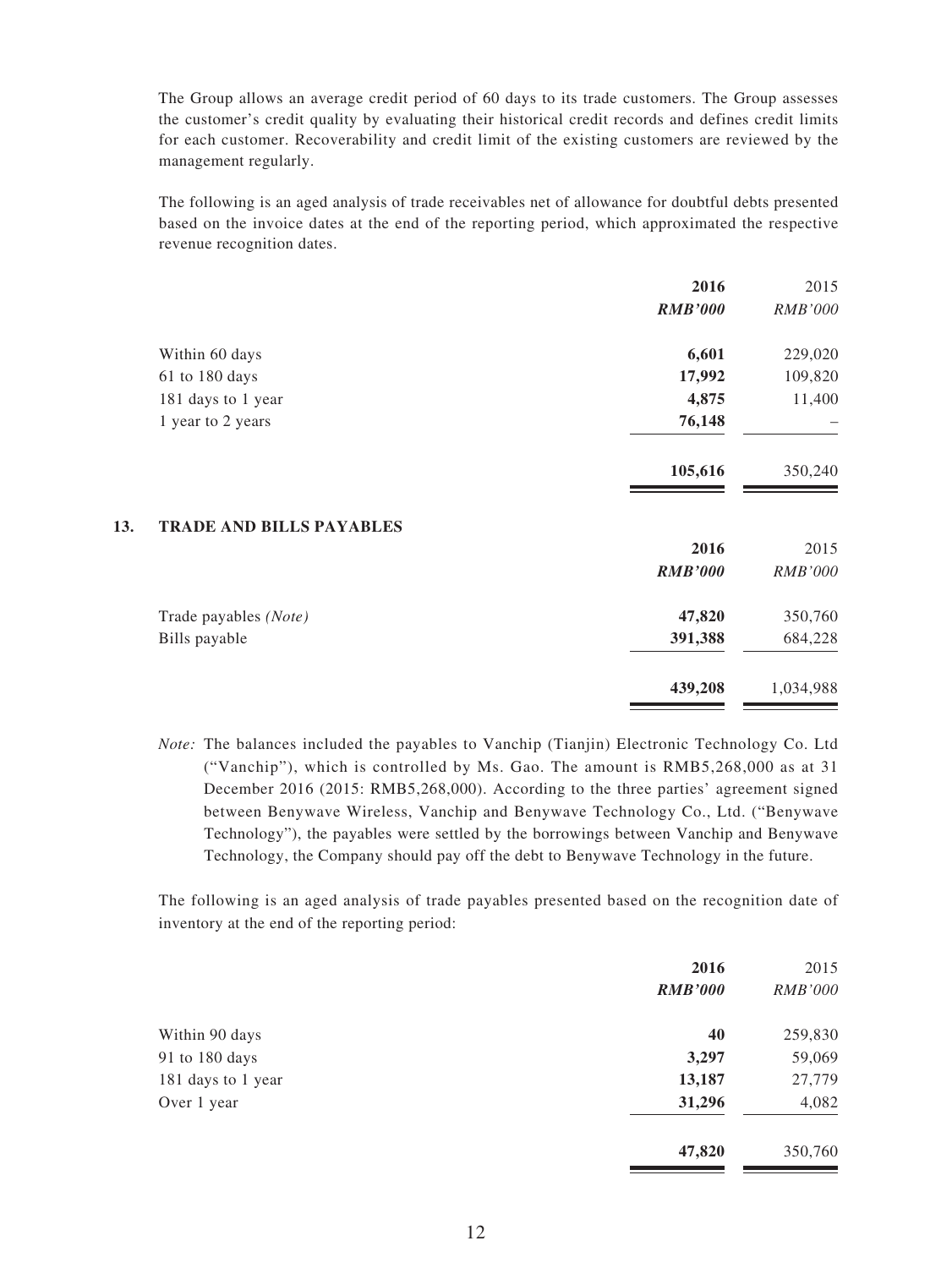#### **14. ACCRUAL AND OTHER PAYABLES**

|                                            | 2016           | 2015           |
|--------------------------------------------|----------------|----------------|
|                                            | <b>RMB'000</b> | <i>RMB'000</i> |
| Payable for insurance premium and freights | 1,934          | 1,070          |
| Staff cost payable                         | 1,143          | 1,516          |
| Royalties payable                          | 13,210         | 13,210         |
| Others                                     | 4,314          | 4,244          |
|                                            | 20,601         | 20,040         |

#### **15. AMOUNT DUE TO the controlling shareholder**

The amount represents the advance to the Group from the Company's controlling shareholder, Ms. Rong, which is unsecured, non-interest bearing and will be matured in November 2017.

#### **16. SHARE CAPITAL**

| Number of     |                         |                             |
|---------------|-------------------------|-----------------------------|
| shares        | per share<br><b>HKD</b> | Share capital<br><b>HKD</b> |
|               |                         |                             |
| 500,000       | 0.1                     | 50,000                      |
| 999,500,000   | 0.1                     | 99,950,000                  |
| 1,000,000,000 |                         | 100,000,000                 |
|               |                         |                             |
| <b>100</b>    | 0.1                     | 10                          |
| 900           | 0.1                     | 90                          |
| 645,999,000   | 0.1                     | 64,599,900                  |
| 204,000,000   | 0.1                     | 20,400,000                  |
| 850,000,000   |                         | 85,000,000                  |
|               |                         | <b>RMB'000</b>              |
|               |                         |                             |

Presented as **67,041**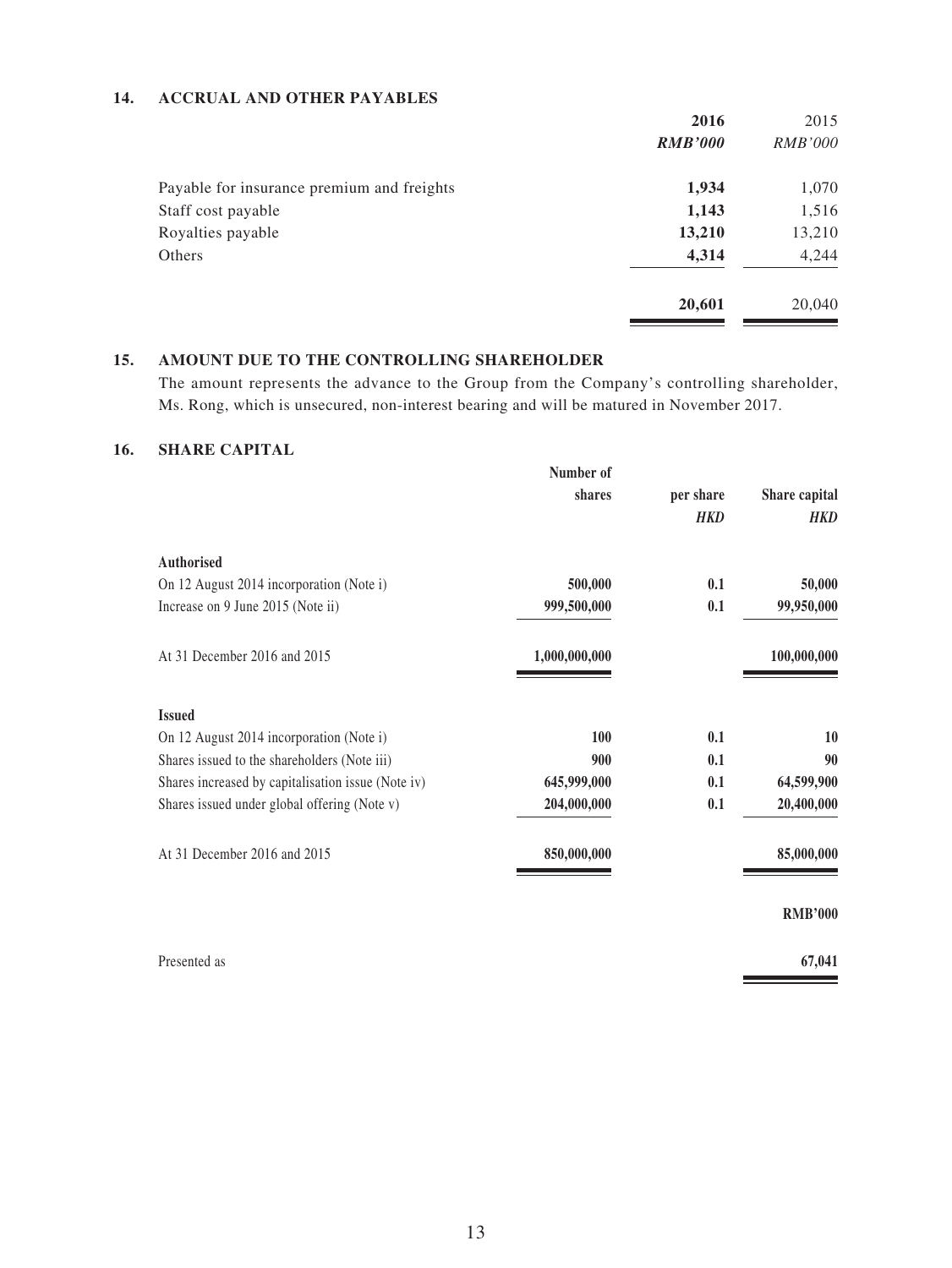#### *Notes:*

- (i) On 12 August 2014, the Company was incorporated in the Cayman Islands as an exempted company with limited liability with authorised share capital comprised of 500,000 shares at par value of HKD0.1 per share. Upon its incorporation, 1 subscriber share of par value of HKD0.1 was allotted, issued and credited as nil paid to a third party as the initial subscriber. On the same day, the third party transferred the one share to Winmate. Furthermore, 92 new shares and 7 new shares with par value of HKD0.1 each were issued and allotted to Winmate and Favor Gain Enterprises Limited ("Favor Gain"), respectively pro-rata to their respective shareholdings in Vital Profit Technology Inc. ("Vital Profit"). None of the 100 shares in the Company issued to Favor Gain and Winmate were paid up on allotment.
- (ii) On 9 June 2015, pursuant to a shareholders' resolution, the authorised share capital of the Company was increased to HKD100,000,000 divided into 1,000,000,000 shares of par value of HKD0.1 each by the creation of an additional 999,500,000 shares, which shall rank pari passu in all respects with the shares in issue prior to such increase.
- (iii) On 26 May 2015, 837 shares were issued by the Company to Winmate at par value. These 837 shares together with the 93 shares previously allotted were fully paid up at par value. On 9 June 2015, a further 63 shares were issued by the Company to Favor Gain at par value. These 63 shares together with the 7 shares previously allotted to Favor Gain were fully paid up at par value.
- (iv) Pursuant to the written resolution passed by the shareholders of the Company on 9 June 2015 conditional upon the listing of the Company's shares on The Stock Exchange of Hong Kong Limited, the Directors were authorised to capitalise the amount of HKD64,599,900 (approximated to RMB50,951,000) from the amount standing to the credit of the share premium account of the Company to pay up in full at par of 645,999,000 shares for allotment and issue to the then existing shareholdings in the Company.
- (v) On 26 June 2015, 204,000,000 new shares have been subscribed under the global offering and the offer price was HKD2.48 per share.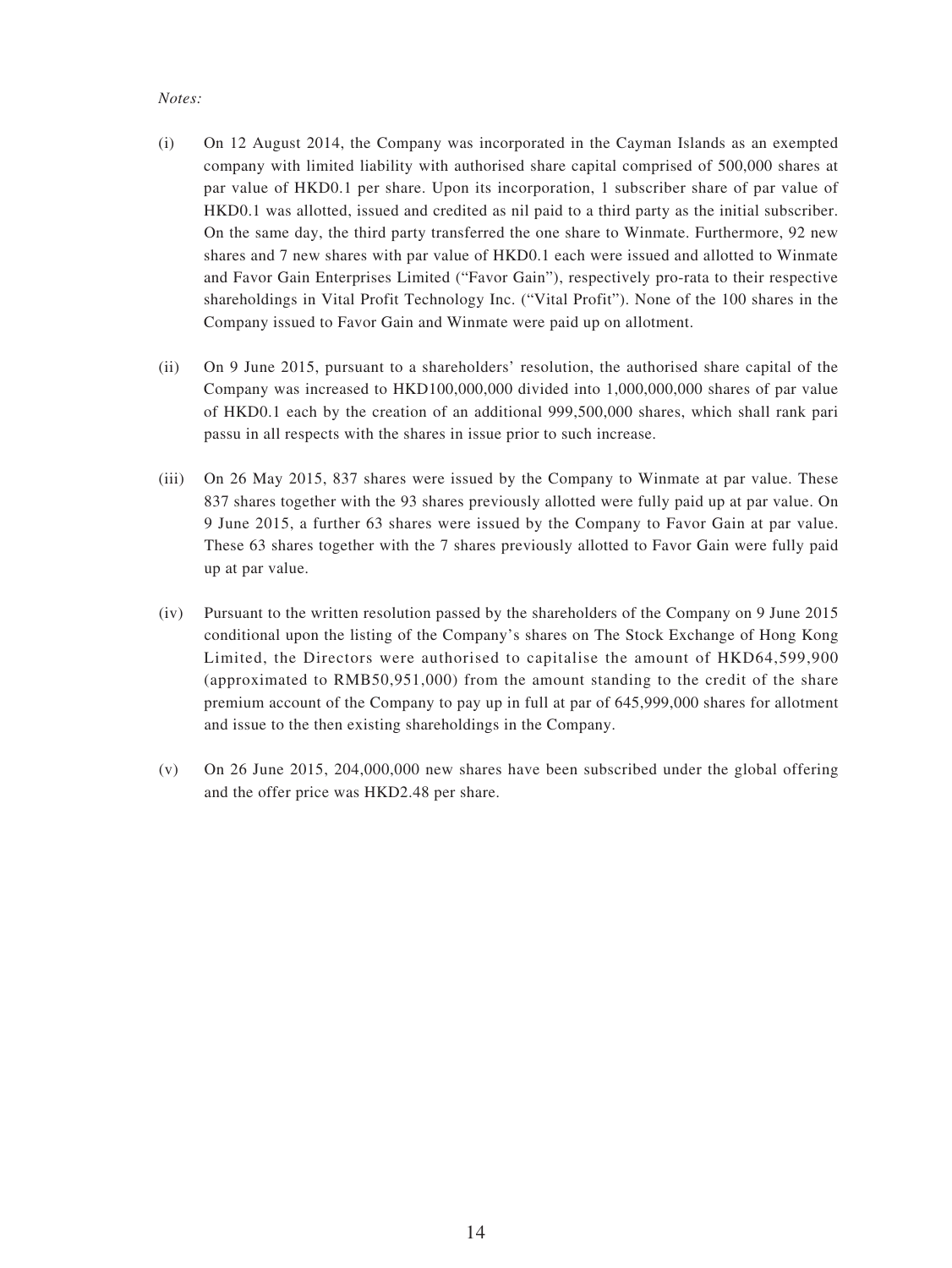# **MANAGEMENT DISCUSSION AND ANALYSIS**

### **Business Review**

The mobile phone market has experienced one of the biggest re-adjustment in recent years. Not only have we seen a big shift of top players in mobile phone shipment rankings, we have also witnessed one of the largest number of leading brands collapse, change of ownerships and companies restructured beyond recognition, both internationally and regionally. We were particularly affected in the regional market niches, where local big brands suffered from large unmoving inventories, slow sales and cash-flow issues.

From the start of the year 2016, we faced a challenging global economy with extreme economic upheavals, fluctuating exchange rates, consumer sentiment being weak all over the world, which exerted pressure on the prices and profit margins of smart phones. We have witnessed that some of the top and strong Independent Design House ("IDH") modified their business model to Original Design Manufacture ("ODM") serving the growing Chinese brands. The overall ODM market grew in 2016 by a small single digit percentage. However, these came from the rapid growth of Chinese brands which eat into our customer base (Local Kings) in the emerging market; we lost the market shares as our customers lost their market position as well.

As an export orientated ODM smartphone supplier company, the Group had found it especially difficult to deal with such adverse operating condition. We have seen many of our customers retrenched to sell fewer models in order to improve their cash position; we have also been cautious in controlling credit default risks, such that we had to give up some opportunities just to make sure that we will be able to control the risks through operating different channels and collaborating with different partners.

For the year ended 31 December 2016, the Group reported total sales volume of handsets and other products reaching 640,000 units, representing a year-on-year decrease of 80%, of which, the modified smart devices sales decreased by 37% year-on-year to 344,000 units. Owing to our strategy, focusing on 4G smartphone and software development and the loss of some of the major business partners, the overall average selling price ("ASP") of the Group's products increased from USD64.4 in 2015 to USD92.4 in 2016.

During the year, the Group's overall revenue decreased by 71.2% year-on-year to RMB406.1 million. Faced with these market trends, the Group reformed its marketing strategy to start adding new products and services offerings such as providing a smart devices modification to supplement the loss in ODM direct businesses. The Group applied stringent controls on costs and expenses and adhered to its effective "Step Up" product strategy, continuing to enhance operational performance.

During the year, gross profit decreased by 91.1% year-on-year to RMB19.8 million, with gross profit margin decreased to 4.9%, compared to 15.8% in 2015.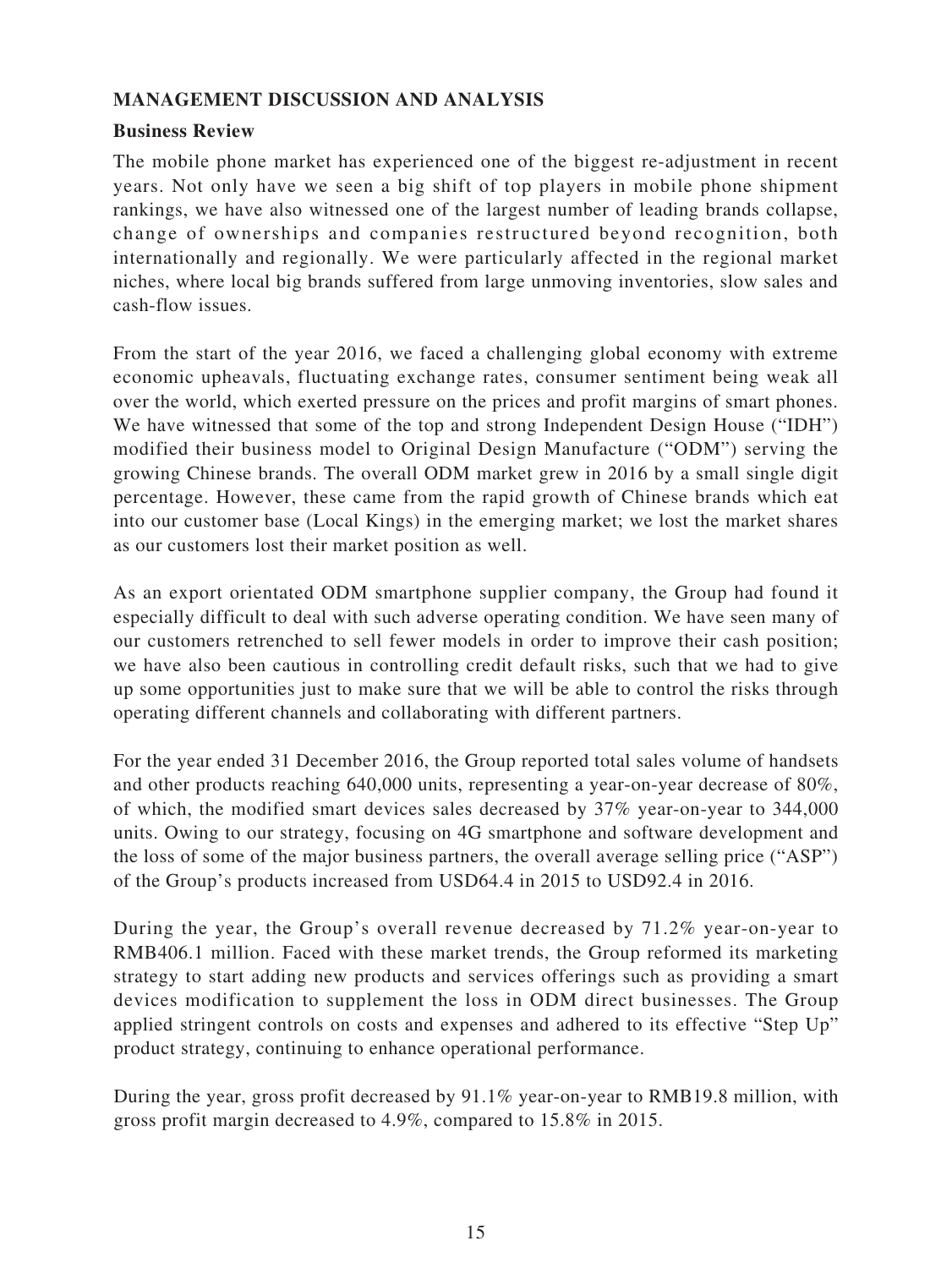We have streamlined our Research and development ("R&D") and sales operations so as to contain our costs. The Group's operating expenses including R&D costs, selling and distribution costs and administrative expenses were RMB44.9 million, representing an operating expenses ratio of 11.1%. A lean, efficient organizational structure allowed the Group to respond to market changes in a timely manner, and to maintain its profitability at a healthy and stable level.

Net profit decreased by 91.4% year-on-year to RMB15.5 million, while net profit margin was 3.8%. Basic earnings per share ("EPS") decreased to RMB2 cents (2015: RMB24 cents).

The Board has recommended a final dividend of HK2.000 cents (2015:HK5.055 cents) per share for the year ended 31 December 2016.

### **General Discussion**

With the generally poor economic situation and the major shifting trends in the mobile phone market on both the demand and the supply side, we have been proactively working on all directions. Our mission is to preserve and grow our company value and we have started to find additional resources and reorganize ourselves to suit the changing market conditions. We have been working with our partners, customers and supply base to develop our organization to capture the best available opportunities. We maintained our support to our ODM partners. However, in the course of the first half of the year, we came to realize that most of our traditional top tier customers were running into difficulties. In the second half, we started to build new business with some of the smaller customers. We reorganized the teams to match the support and business levels. During the second half of 2016 we focused on risk and credit control and we implemented stringent credit control to minimise the credit risks.

In 2016, we started to re-align many of the products, production and purchasing functions and we changed our business model to match some of the customers' needs. It also allowed us to reduce the overhead costs and enabled us to recruit some key personnels after the re-organization. We are in the development stage trying to re-align our group vision and strategy.

During Q3 2016, we had also brought forward our alternative plan in which we were trying to build on our technical knowledge, marketing, sales channel, supply chain, logistics and financial capabilities. We have been developing many of the newer business activities and business models to spur further business growth, these included new online sales channel, technical modifications and software enhancement to the mobile handsets. We were preparing ourselves to work with third party mobile phone suppliers and brands, which we called our "Market Brand Plus" or "Market Brand +". Not only were we working with our existing customers through the ODM products, many of our customers can and will also sell other branded mobile devices and accessories; we wanted to become their business enabler. Adding to this, our online channel will supplement well with our offline channels. It has taken us months to develop this new infrastructure. Since 2017, we have engaged in various cooperative ventures and new deals will be announced in due course.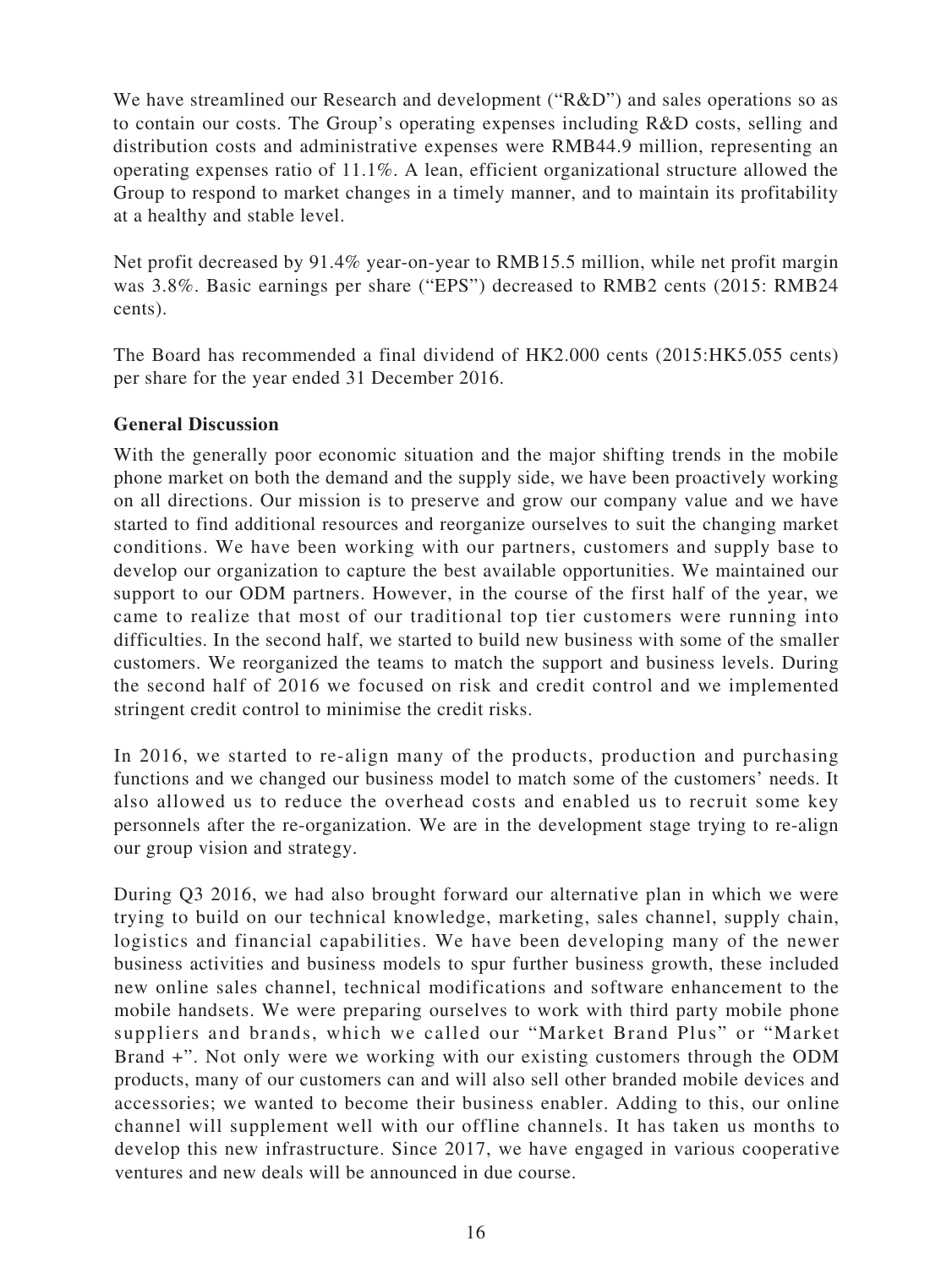We have started to supply our customers with software and firmware products including ROM modification, Interface, UI improvement, Corporate Identity, Embedded Software and CPM Program. In order to strengthen this area, we are working on recruiting or acquiring a new team that will be working on the software and firmware platform, and we have acquired several IP's to support this effort as the R&D team that we already have is too small to cover these areas.

With this in mind, the management of the Group has started its "Market Brand +" vision as a driver of change. With the combination of New ODM smart phones and the "Market Brand +" business transformation strategy, the Group applied "Brands + Services" to its products and developed the new service platform model.

We are working to establish an integrated, one-stop product and service platform, positioning the Group to be a global leading player both as a manufacturer of smart devices and one of the key total service providers for the B2B markets.

- We are building on our successful model in the ODM business to provide a platform for a bigger customer base than the ODM model, namely local brands in the export countries.
- The platform provides multiple export paths for different tiers of mobile phone manufacturers and IDH to export to all the resellers, retail, wholesale, online and offline.
- The platform provides services and products on the mobile phone eco-system. We are making our profits by providing value to our customers
	- In products, R&D, ROM modification, Interface, UI improvement, Corporate Identity Marketing, Embedded Software and CPM Program
	- In services, including supply base management and financing, logistics, tax advisories, local storage and product and service fulfillment
	- Building up new sales channel online and offline

The "Market Brand +" will be a more versatile and flexible business model than our original ODM model.

### **Regional Business and our Customer Base**

### *Customer Mix*

Most of 2016, we have experienced problems with foreign exchange and currency control issues affecting our customers in Russia, India and South America. In fact, as our leading customers suffered, our customer mix had taken a dramatic change.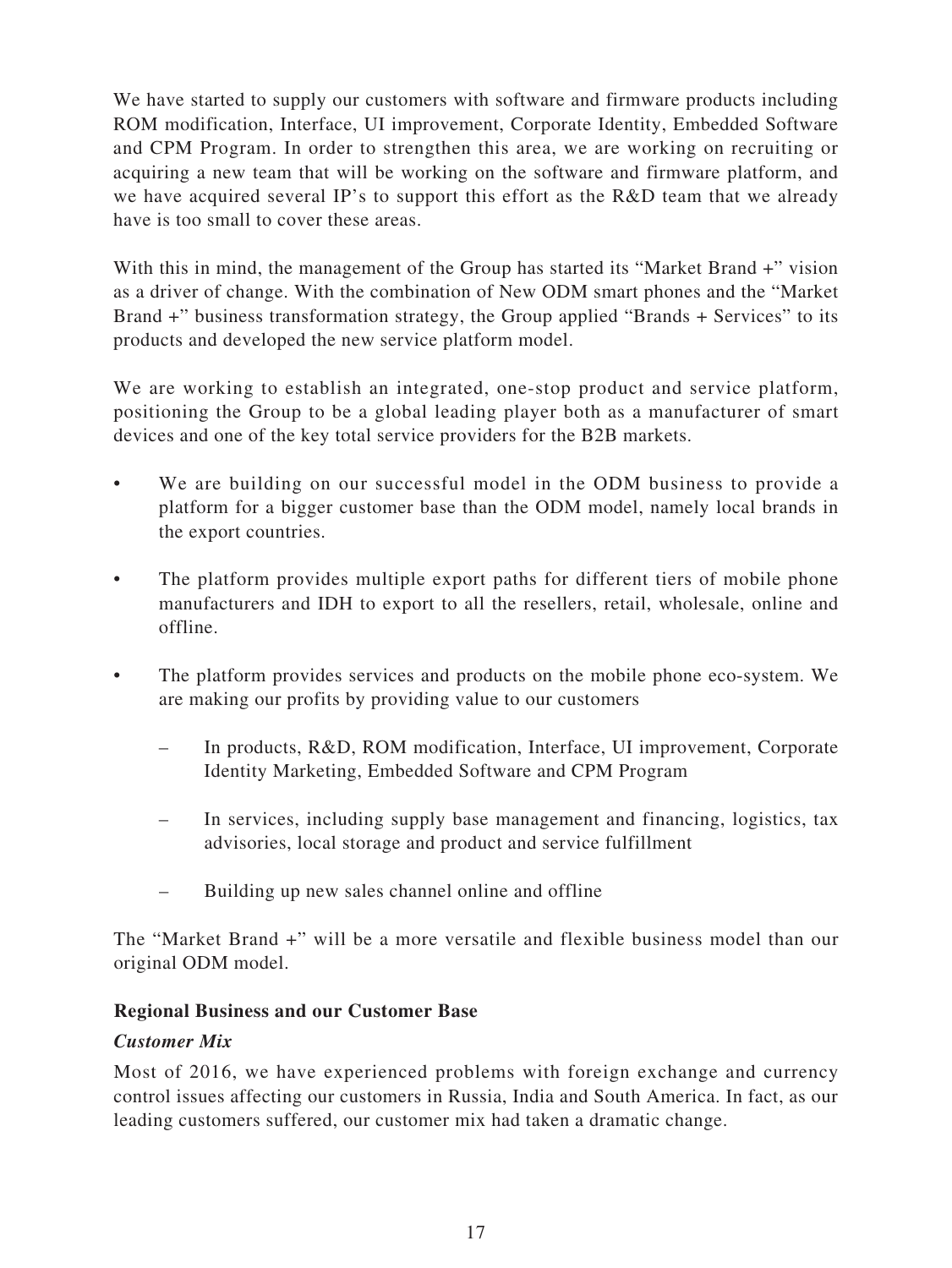The competition has intensified as the top IDHs had moved to supply ODM handsets to the leading Chinese brands especially in the export market. It caused a major market share loss to our existing customer base which in turn hurt our business. In the second half of 2016, we had to work with our smaller customers to recover our market share loss.

Among the top five customers of 2016 is the new India 4G Operator who had risen from outside of India's top 20 smartphone vendor to number 4; we have worked with them very earlier on and developed them from almost zero to one of our top five customers. We could have obtained more business from them but the Indian market in general was still suffering and the competition from other new brands are eating into the market shares and units of mobile device that they could have taken from us.

Our other top five customers come via many of our new online and offline channels.

### *Business Mix*

We have been focusing on shipping our ODM to our newly established customers since Q3 2016. Starting from Q3 2016, we have been shipping products through our "Market Brand +" program. We achieved RMB246.1 million of shipment for 2016.

The revenue is roughly divided into traditional ODM business of RMB160.0 million and New Programs of RMB246.1 million.

We have been working with many partners and entered into a few negotiations. We are hoping to close some of these negotiations and speed up our new programs.

# **New Product and Services Initiatives**

We have started the year with several new business initiatives and started negotiations with many potential partners.

ODM business optimization: Outsourcing hardware solution and strengthening software customization capabilities.

### **Outsourcing Hardware Solution Business**

In 2016, shortage of, and varying price hikes on, raw materials of handsets (such as display panels and memory) further prolonged the inventory turnover period. To better control the risks arising from hardware delivery, speed up the pace of delivery and reduce costs, we started to re-align the hardware operation of most of our projects. We have found that we are able to make better use of the strengths of third party supply base companies which have acute market response and strong delivery capacity. We were able to combine our technical knowledge base and the depth of the third party supply base to develop a new supply chain and logistics business model.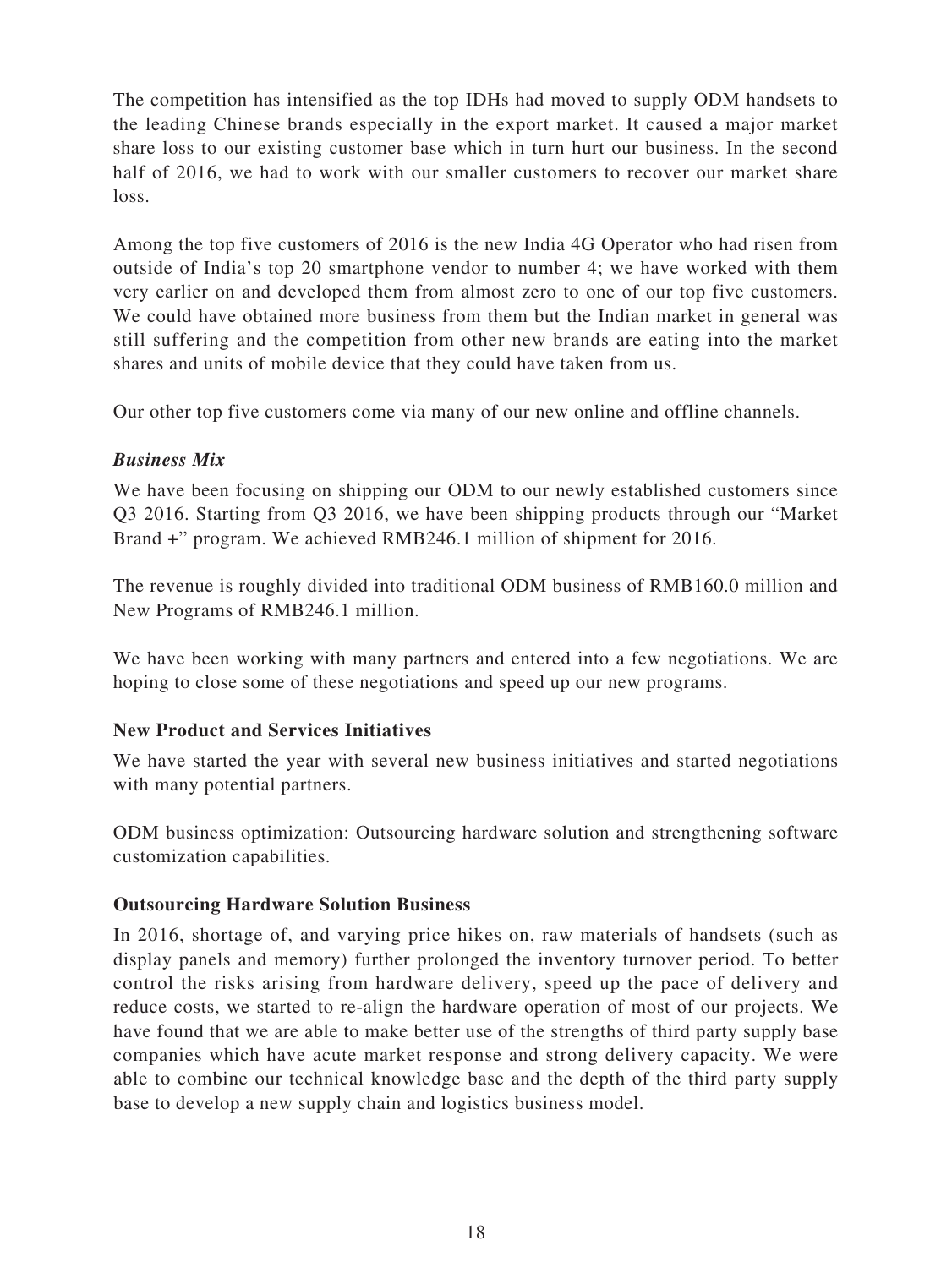# **Strengthening Software Customization Capability**

Every regional major brand, "Local King", had its own unique user interface ("UI") design. Regional operators set a higher standard for user management. Meanwhile, the Company had unique understanding and strengths in second development of application software and setting up user eco-system. Thus, we will strengthen our capability in software development, so as to provide product end-users with smoother and more convenient internet service. Further, this would bring second profit to our direct "Local King" customers on top of profit from selling hardware. We have acquired several IP's to strengthen the capabilities in this area. We believe our team working directly with the third party providers will be able to allow us to provide many combinations of product offering to our end customers.

### **Overseas Distribution of Domestic Quality Brands**

With over ten years of overseas business operations, the Group has established an extensive and close network of customers throughout the world. The Group has maintained its own core customers in different market places. Many of the "Local King" customers used to be or currently are the key local business partners of first tier brands.

It is our belief that many PRC brands will be delighted to engage us to provide our global network and resources in order to promote their products in major markets across the world within a short space of time. Compared to starting from the beginning, this mode of partnership, definitely generate surprisingly great efficiency.

# **Supply Chain, Local Warehousing and Logistics Services**

Combining the capabilities and channels of the above-mentioned new initiative and our core capabilities, we are able to work with some of our partners to provide a full service business cycle from technology, design, development, prototype, production, sales and marketing, supply chain, finance and tax advisory, logistics and after sales services. This one stop service business model will allow us to gain more margins at different stages.

### **Outlook**

The most recent market reports have indicated that the market is bottoming out. Whereas the first half of 2016 showed little or no growth in many of our operating areas, Q4 2016 showed a healthier growth rate, even though with an early Chinese New Year holidays, the real consumption-driven growth should be better than that of late 2015 quarter or the first half of 2016.

Similar to our Group, many of the mobile device providers have announced plans to change their business models. For instance, one famous smartphone brands announced their new marketing and distribution plan that they would create 16,000 offline stores to supplement their current network including online and offline sales channels. This goes to show that the market is looking to sales revival as the inventory issues are subsiding, and particularly, there seems to be some tightness in the supply base such as metal case, memory, display, etc. We have confidence that some of our ODM customers will be able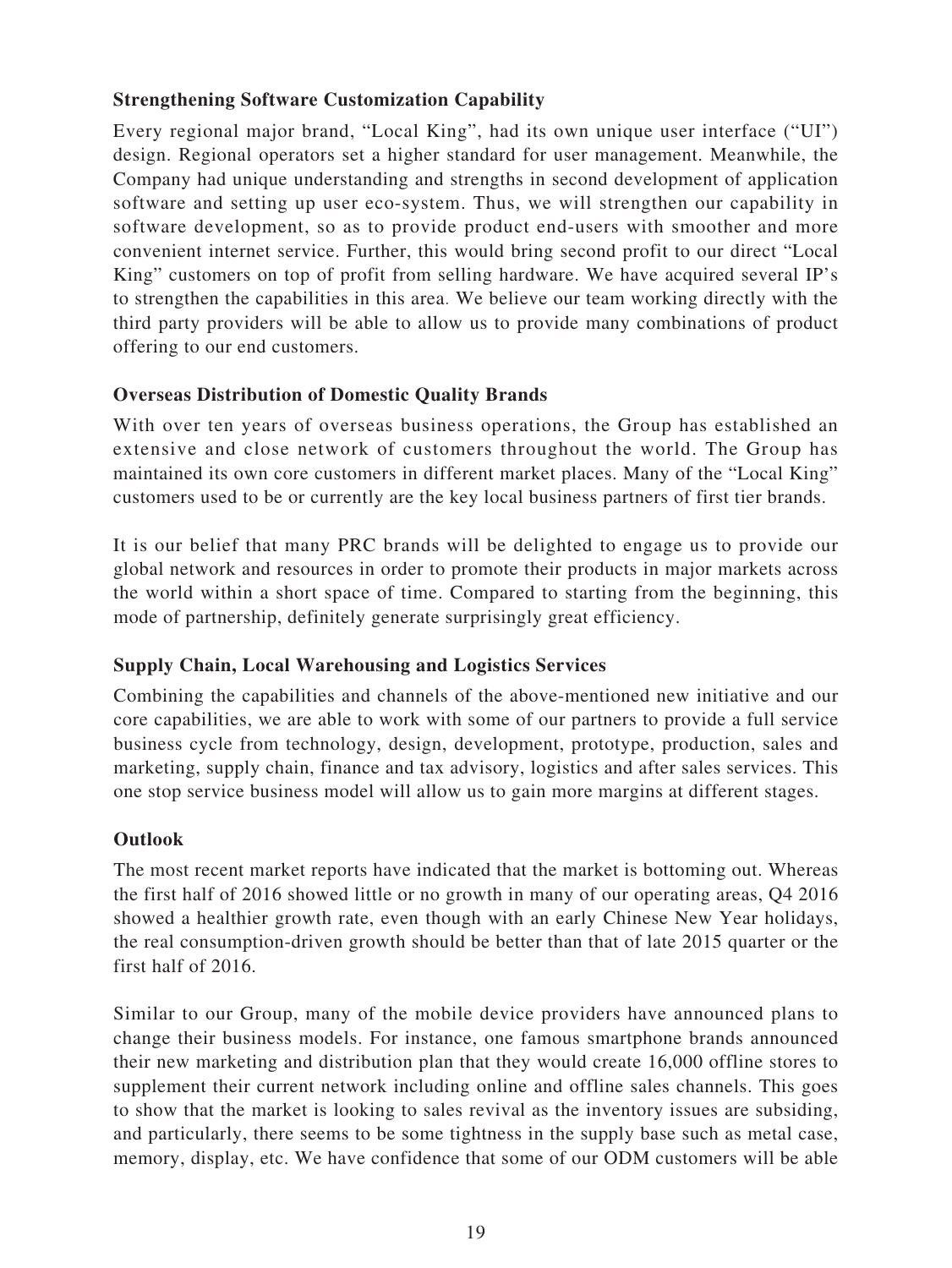to return to their healthy run-rate, especially in South America, Eastern Europe, Africa and Southeast Asia. We will however be mindful of the 2015/2016 problems and will be very selective in choosing our key customers. Our focus is for a long term partnership that will bring steady profit to both sides. We are also looking to work with strong players who not only focus on product profitability but also on services and quality. We are going to offer a limited number of high end phones with specifications rivalling that of the tier one suppliers; we will be offering software support to match the local requirements, especially those software that we can create income stream for our customers and probably also for the Group.

With the dynamics of the mobile phone markets, we are focusing our business in the emerging markets in South America, Southeast Asia, Eastern Europe and some parts of Africa.

We are fully committed to working back into our market shares in the ODM business. We have been planning to attend the GSMA in Spain, CES in the US and a number of the prominent trade shows in 2017. We have re-engaged to work with some of our old partners and offering not just product supports and services but may be borrowing from the "Market Brand +" program, to offer similar business service supports. Nevertheless, we anticipate the volume of ODM business will not be back to the 2015 level but we anticipate these will provide access for us to expand in other business segments. It is this challenging operating environment that has prompted the management of the Group to look for better opportunities in the mobile phone market. We believe that whilst there are a lot of bad news in early 2016, the market size of the mobile phone is still very large. We still believe that with an annual market size of over 2 billion phones, it is still the largest single electronic device market in the world even though the market only grew at 3% year-on-year in 2016.

Our second focus in the "Market Brands +" program is one that will provide extra dimension in the mobile devices eco-system. It will allow us to penetrate into different market channels, unify a number of business steps and offer a new eco-system for the mobile industry. We like to see that this will allow us to be able to provide participants in the mobile value chain to focus on the activities they do best, whereas we will provide the interlacing support to fulfill their product and services support requirements. Whilst we have been working on this program, we would like to speed this up by working with some strategic partnerships to allow us to accelerate the process.

Despite our continuing effort to improve, we anticipate we are still facing a very difficult operating environment for the first half of 2017 and accordingly, we are working to improve our profit in the second half of 2017. The Group's management believes that the financial position of the Group remains healthy and is confident in the long-term outlook for the Group.

To strengthen the "Market Brand + "business, the Group has been working with a number of possible partners to form alliance or deeper working relationship.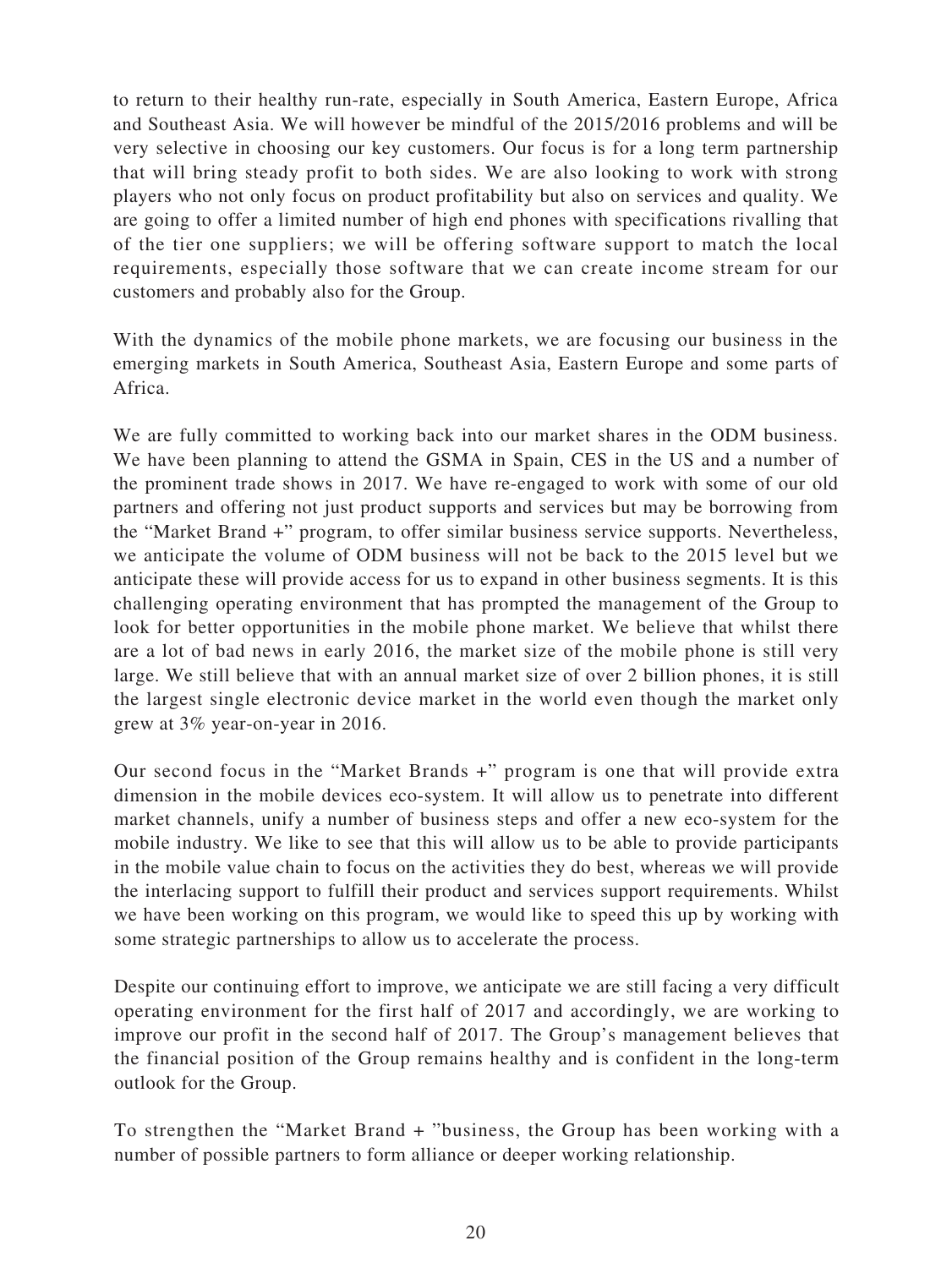In the coming year, the Group expects improvement in smart device sales with the new range of smart devices coming on stream. The Group will continue to maintain efficient credit controls and currency hedging policies. The Group will also further enhance its four core competencies in product technology, industry (including system management), branding and internet application services. This forms the new "Products + Services" business model, based on principles of encompassing innovative breakthroughs, open cooperation, re-organization and consolidation. Its aim is to unleash the potential for future business growth.

In conclusion, for 2017 we will build our business on last year's solid business foundation and healthy financial position. We will aim to enhance our four core competencies, namely product technology, distribution (online and offline) channels, branding and supply chain services. We will be actively developing user-friendly smart devices including Internet of things and various components and products that are used in the mobile, automotive, industrial applications. We will be building on our capabilities in application services, and establishing a comprehensive, expandable service and integrated service platform in order to engage every business opportunity to become a leading player in the mobile device maker and total service enterprise.

#### **FINANCIAL REVIEW**

#### **Revenue**

The Group's revenue decreased by approximately RMB1,002.2 million or 71.2% to approximately RMB406.1 million for the year ended 31 December 2016 from approximately RMB1,408.3 million for the year ended 31 December 2015. The following table sets forth the breakdown of the Group's revenue by product type:

| 2016           |       | 2015           |       |
|----------------|-------|----------------|-------|
| <b>RMB'000</b> | $\%$  | <b>RMB'000</b> | $\%$  |
| 392,017        | 96.5  | 1,368,881      | 97.2  |
| 11,494         | 2.8   | 1,562          | 0.1   |
| 2,623          | 0.7   | 37,896         | 2.7   |
| 406,134        | 100.0 | 1,408,339      | 100.0 |
|                |       |                |       |

*Note:* Mobile device components are purchased by the Group's customers for providing after-sale maintenance services to their end users.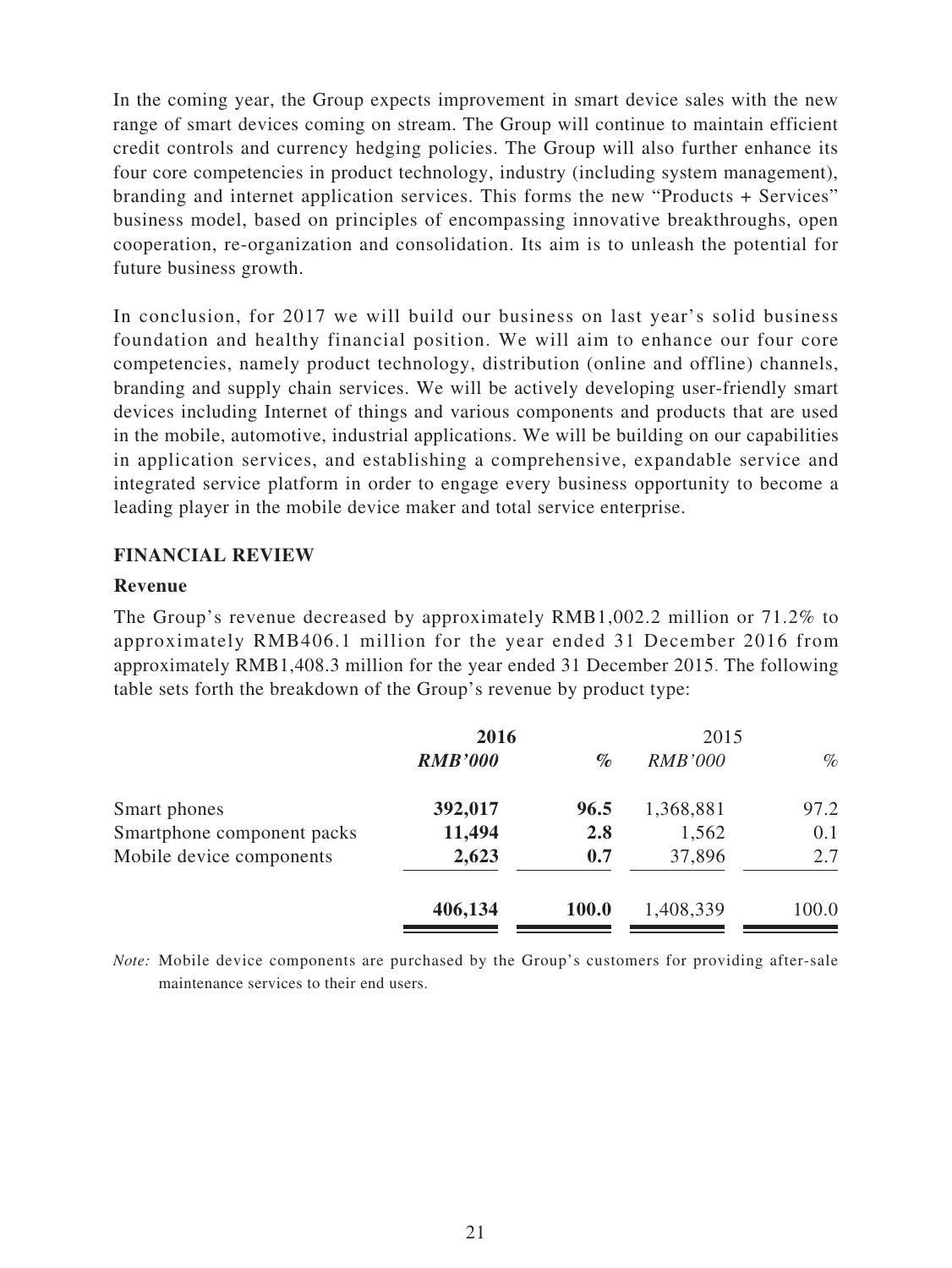The Group's revenue generated from sales of smart phones decreased from approximately RMB1,368.9 million for the year ended 31 December 2015 to approximately RMB392.0 million for the year ended 31 December 2016, representing a decrease of 71.4%. During the year ended 31 December 2016, the Group's revenue was mainly derived from 4G smartphones. The revenue of 4G smartphones decreased from approximately RMB949.9 million for the year ended 31 December 2015 to approximately RMB374.2 million for the year ended 31 December 2016. The revenue of 3G smartphones decreased from approximately RMB419.0 million for the year ended 31 December 2015 to approximately RMB17.8 million for the year ended 31 December 2016. The decrease in revenue was mainly due to (i) slowdown in the growth of global mobile phone market since the last quarter of 2015, resulting in high inventory and competitive pricing in the mobile phone market; and (ii) an increase in the number of competitors in the export market of mobile devices on ODM basis which is the business model adopted by the Group.

The following table sets forth the breakdown of the Group's revenue by geographical regions for the years indicated:

|                     | 2016           |       | 2015           |       |
|---------------------|----------------|-------|----------------|-------|
|                     | <b>RMB'000</b> | $\%$  | <b>RMB'000</b> | $\%$  |
| Hong Kong           | 244,807        | 60.3  | 531,535        | 37.7  |
| Southeast Asia      | 33             | 0.1   | 4,461          | 0.3   |
| South Asia          | 125,506        | 30.9  | 90,737         | 6.4   |
| Taiwan              | 2,369          | 0.5   | 248,392        | 17.6  |
| Other parts of Asia | 1,981          | 0.5   | 100,375        | 7.2   |
| Europe              | 10,087         | 2.5   | 129,844        | 9.2   |
| South America       | 11,517         | 2.8   | 2,316          | 0.2   |
| North America       | 1,358          | 0.3   | 126,227        | 9.0   |
| Africa              | 8,476          | 2.1   | 174,452        | 12.4  |
|                     | 406,134        | 100.0 | 1,408,339      | 100.0 |
|                     |                |       |                |       |

#### *Notes:*

- 1. Sales to Hong Kong mainly comprised of sales to certain mobile trading companies incorporated in Hong Kong who sell smart phones to various countries including but not limited to Thailand, Malaysia, Russia and Ukraine.
- 2. Southeast Asia includes Philippines, Thailand, Vietnam and Indonesia.
- 3. South Asia includes India and Bangladesh.
- 4. Other parts of Asia includes Yemen, Pakistan and The United Arab Emirates.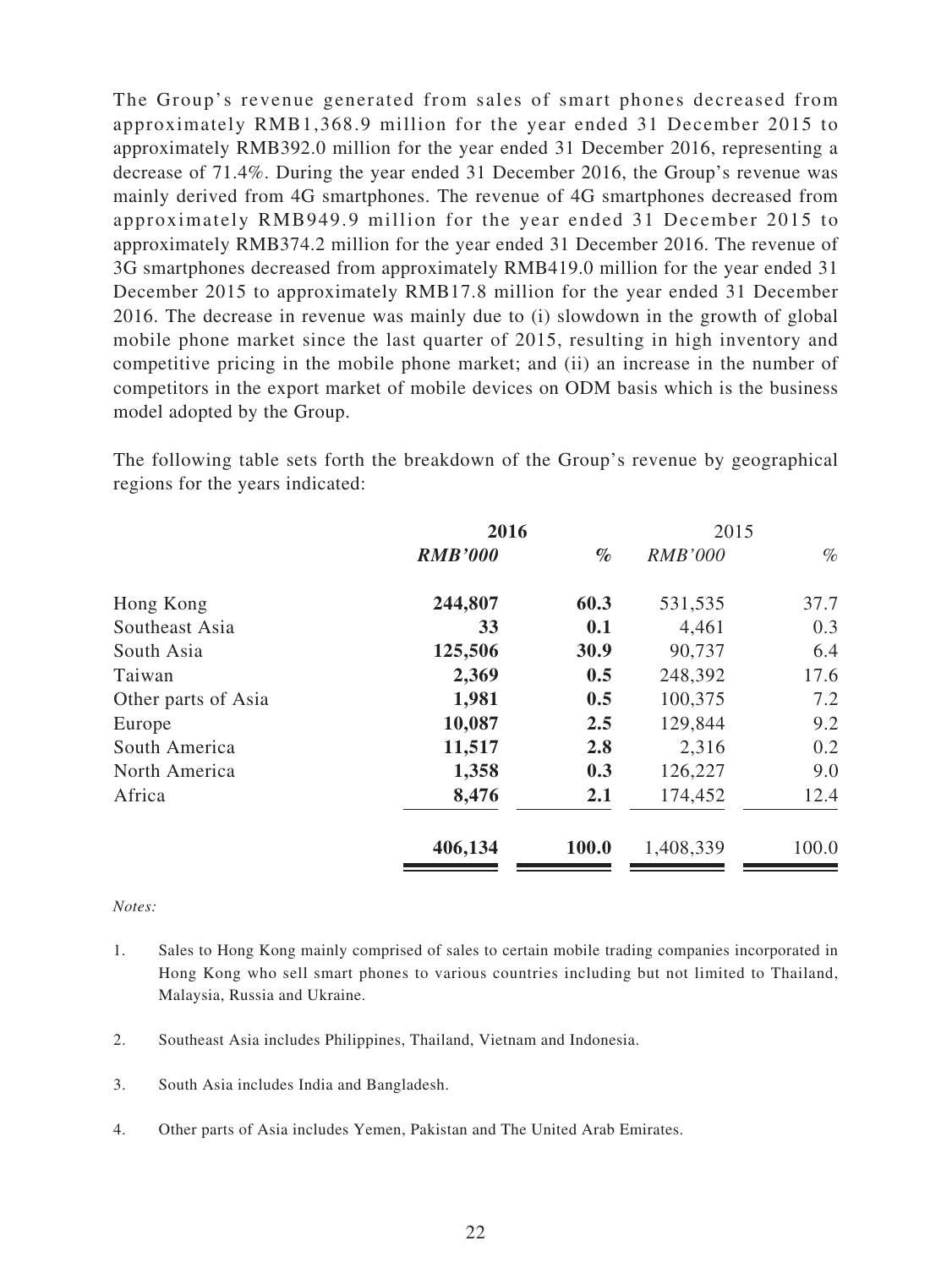- 5. Europe includes France, Romania, Russia, Cyprus, Portugal and Italy.
- 6. South America includes Brazil, Argentina and Venezuela.
- 7. North America includes United States of America.
- 8. Africa includes South Africa, Algeria and Morocco.

The Group's revenue generated from sales in Hong Kong decreased from approximately RMB531.5 million for the year ended 31 December 2015 to approximately RMB244.8 million for the year ended 31 December 2016, representing a decrease of 53.9%.

During the year ended 31 December 2016, the Group's revenue generated from sales in South Asia was approximately RMB125.5 million, representing an increase of 38.3%. Meanwhile, the Group's revenue generated from sales in this area accounted for 30.9% of the total revenue, as a result of stable demand in South Asia and decline in total sales volume.

During the year ended 31 December 2016, the Group's revenue generated from sales in South America increased from approximately RMB2.3 million for the year ended 31 December 2015 to approximately RMB11.5 million for the year ended 31 December 2016, representing an increase of 400.0%. The increase was mainly due to the sales of smartphone component packs to a certain customer in South America.

|                            | 2016           |        | 2015           |      |
|----------------------------|----------------|--------|----------------|------|
|                            | <b>RMB'000</b> | $\%$   | <b>RMB'000</b> | $\%$ |
| Smartphones                | 21,232         | 5.4    | 221,371        | 16.2 |
| Smartphone component packs | (1,274)        | (11.1) | 440            | 28.2 |
| Mobile device components   | (115)          | (4.4)  | 758            | 2.0  |
|                            | 19,843         | 4.9    | 222,569        | 15.8 |
|                            |                |        |                |      |

### **Gross Profit and Gross Profit Margin**

Gross profit amounted to approximately RMB19.8 million for the year ended 31 December 2016, decreased by approximately RMB202.8 million or 91.1% from approximately RMB222.6 million for the year ended 31 December 2015. The gross profit ratio decreased by 10.9% from 15.8% for the year ended 31 December 2015 to 4.9% for the year ended 31 December 2016. The decline in gross profit ratio of smartphones was mainly attributable to (i) the increase in sales proportion of 4G products with lower gross profit margin; (ii) the negative gross profit margin of smartphone component packs and mobile device components was mainly due to the write down of inventories on a basis of management estimation.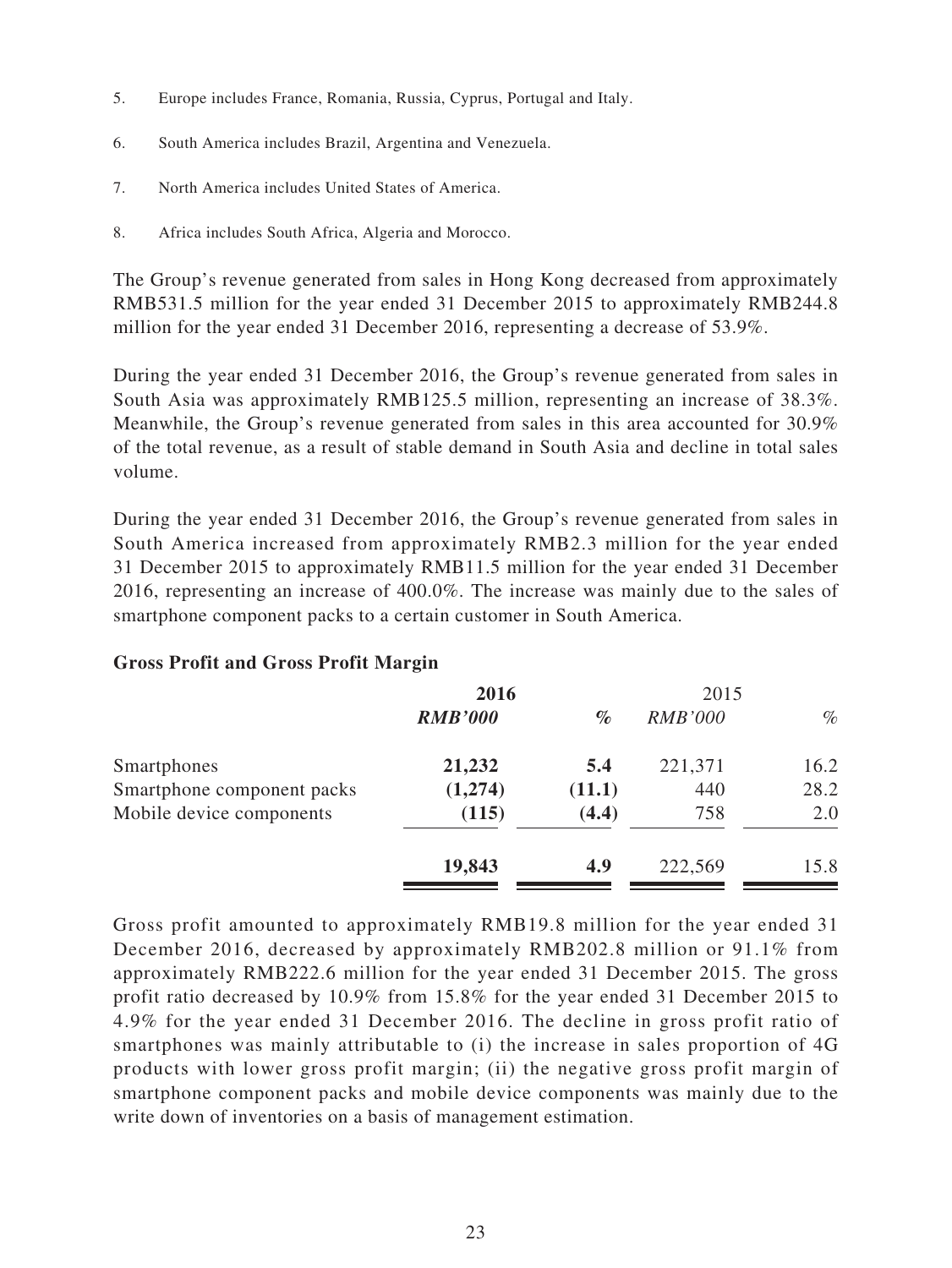# **Research and Development Costs**

Research and development costs mainly include R&D staff costs (including salaries and allowances, staff welfare and other staff related expenses) and product test costs. Research and development costs amounted to approximately RMB9.5 million for the year ended 31 December 2016, decreased by approximately RMB9.1 million or 48.9% from RMB18.6 million for the year ended 31 December 2015. The decrease was mainly because (i) the product test costs for developing functionality and feasibility of the new design has declined due to less ODM smart phones sold for the year; and (ii) the number of staff decreased due to the downsizing of business for the year.

### **Selling and Distribution Expenses**

Selling and distribution expenses mainly include sales staff costs and freight charges, office expenses, marketing expenses and others. Selling expenses amounted to approximately RMB10.7 million for the year ended 31 December 2016, decreased by approximately RMB7.7 million or 41.8% from approximately RMB18.4 million for the year ended 31 December 2015. The decrease was primarily due to (i) the decrease in freight charges and market expense as a result of the decreased sales; (ii) the increase in staff cost due to the impact of the vested restricted share unit(s) ("RSU" or "RSUs").

# **Administrative Expenses**

Administrative expenses mainly include staff costs for administrative employees, audit fees and general office expenses. Administrative expenses amounted to approximately RMB24.6 million for the year ended 31 December 2016, increased by approximately RMB12.9 million or 110.3% from approximately RMB11.7 million for the year ended 31 December 2015. The increase was primarily due to the impact of the vested RSUs.

### **Other Income**

Other income mainly consisted of the interest income of the structured deposits, pledged bank deposits and bank deposits which amounted to approximately RMB19.2 million for the year ended 31 December 2016.

# **Taxation**

Income tax decreased by approximately RMB32.0 million or 89.9% to approximately RMB3.6 million for the year ended 31 December 2016 from approximately RMB35.6 million for the corresponding period in 2015. The decrease was mainly attributable to the decrease of profit before tax. Benywave Wireless was entitled to apply a preferential tax rate of 15%, while the Company's subsidiary incorporated in Hong Kong is subject to the Hong Kong Profits Tax at 16.5%.

# **Liquidity and Source of Funding**

As at 31 December 2016, the Group's total cash and bank balances decreased by approximately RMB24.9 million from approximately RMB41.2 million as at 31 December 2015 to approximately RMB16.3 million. The variance of cash and bank balances for the period was due to net cash from investing activities, net cash used in operating activities and financing activities.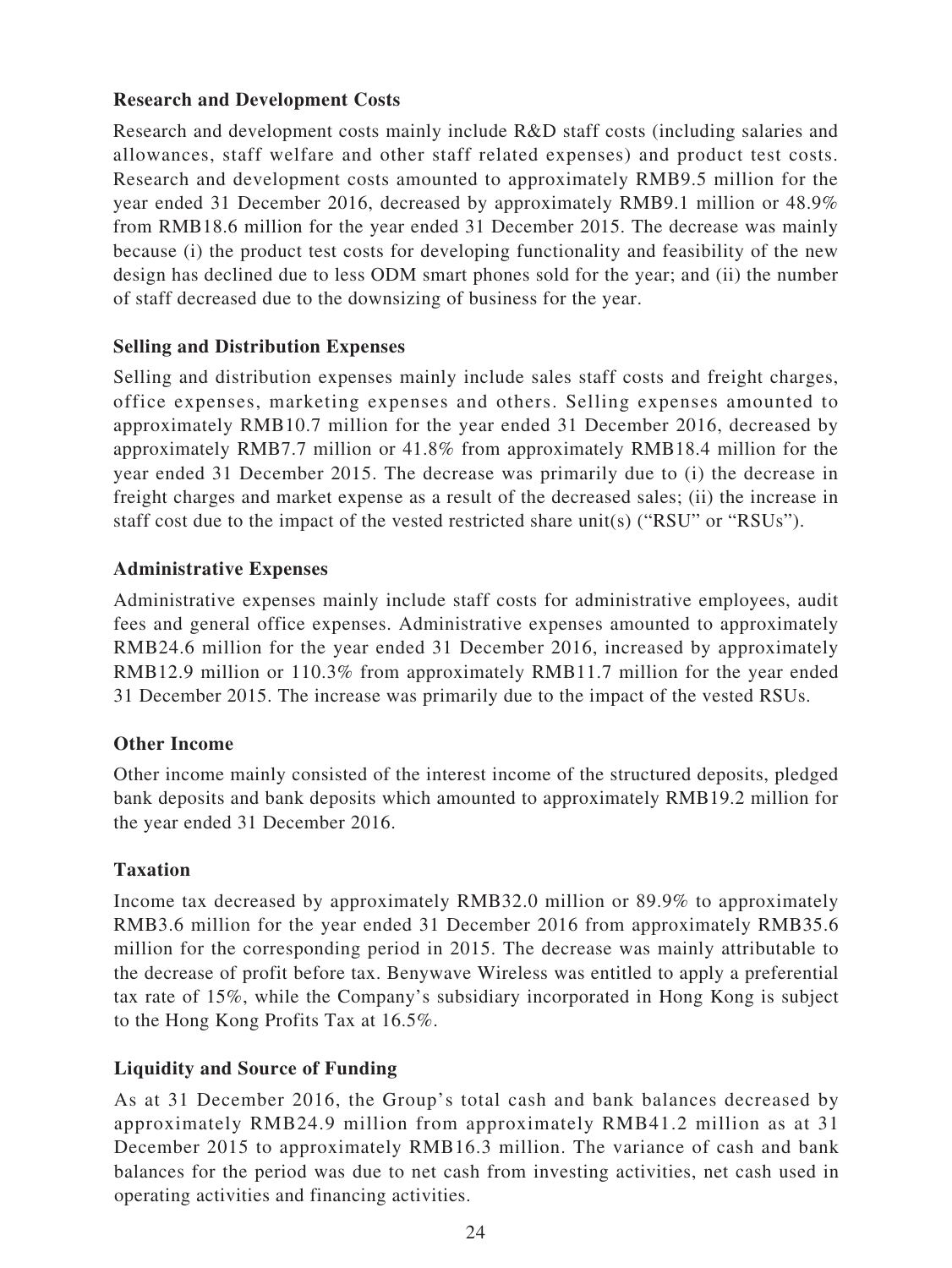As at 31 December 2016, the current ratio (calculated based on the total current assets as of the respective dates divided by the total current liabilities as of the respective dates) of the Group was 2.5 as compared with 1.8 as at 31 December 2015.

# **Foreign Exchange Exposure**

The Group undertakes certain operating transactions in foreign currencies and the bank balances of the proceeds from the global offering denominated in foreign currencies, which expose the Group to foreign currency risk. The Group does not use any derivative contracts to hedge against its exposure to currency risk. The management manages its currency risk by closely monitoring the movement of the foreign currency rates and considering hedging significant foreign currency exposure should the need arise.

# **Material Acquisitions and Disposals**

The Group has no material acquisitions and disposals for the year ended 31 December 2016.

# **Trade and other Receivables**

Trade and other receivables are mainly included the trade receivables, advance to a major supplier and prepayments to suppliers. As at December 2016, the carrying amount of trade and other receivables are approximately RMB376.2 million which is net of allowance of trade receivables, representing a decrease of approximately RMB258.6 million.

In assessing the recoverability of trade receivables and determining the allowance for doubtful debts, the management considers the credit history including default or delay in payments, subsequent settlements and aging analysis of the trade receivables, on the basis of management estimation, the allowance of trade receivables is approximately RMB12.5 million as at December 2016. The amount of trade receivables over 60 days are approximately RMB99.0 million, which are past due but not provided for impairment loss.

# **Intangible Assets**

As at 31 December 2016, the Group had a balance of approximately RMB44.9 million for intangible assets. In October 2016, the Group and Beijing Gu Li Technology Co., Ltd (the "Gu Li") entered into a software transfer agreement pursuant to which the Group acquired certain softwares for ROM business from Gu Li at a total consideration of approximately RMB45.7 million.

According to the business license of Gu Li, Ms. Rong's daughter Ms. Gao Han ("Ms. Gao") holds 70% equity interest in Gu Li. However, the directors are of the opinion that Gu Li is not a related party of the Group because Ms. Gao holds the said 70% equity interest in Gu Li as trustee of an independent third party since December 2015 in accordance with a declaration of trust entered into between Ms. Gao and that independent third party.

The software technology is amortised over 10 years.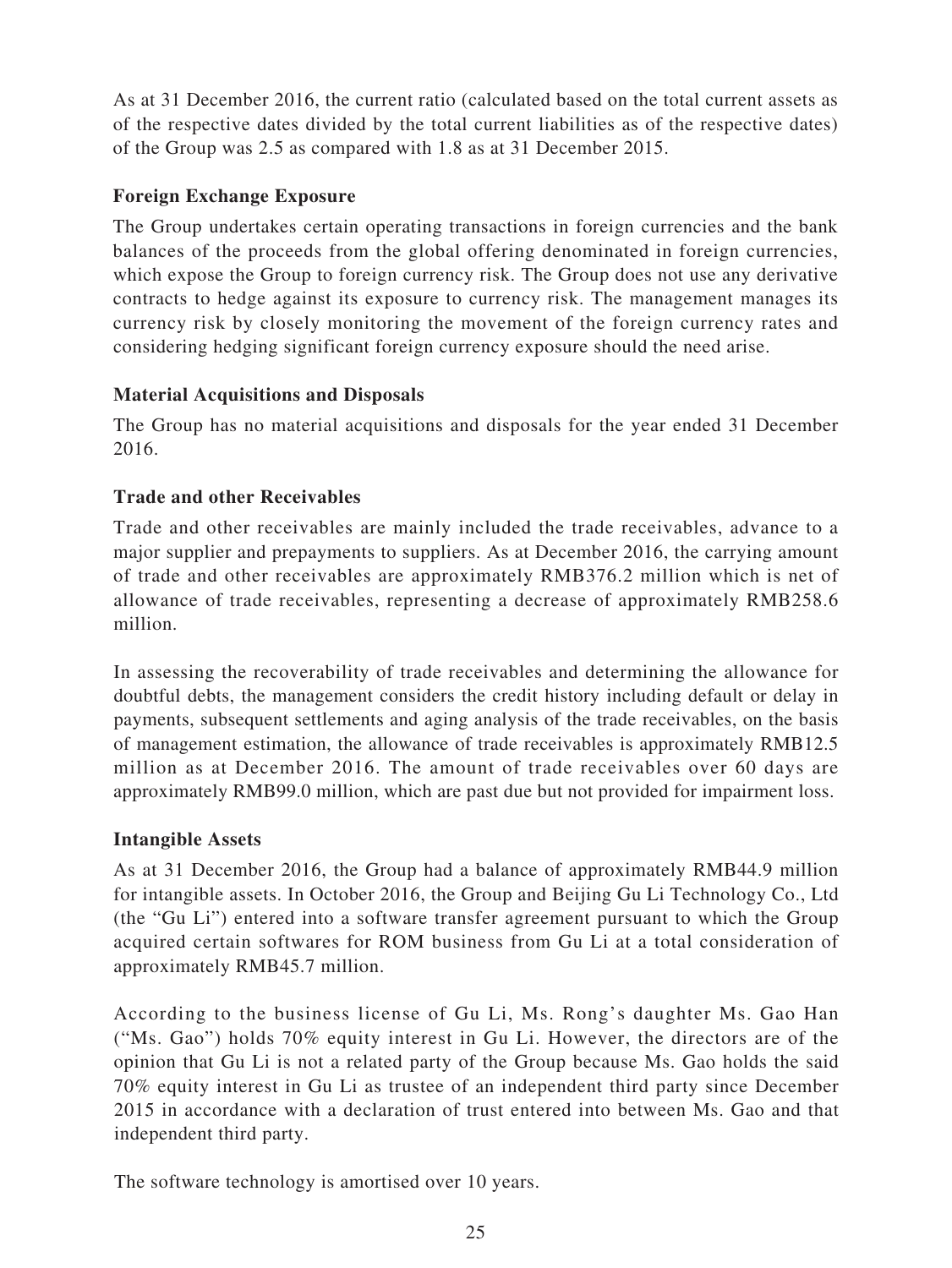# **Inventories**

As at 31 December 2016, the Group's total inventories decreased by approximately RMB96.8 million from RMB124.2 million (net of allowance RMB3.7 million) as at 31 December 2015 to RMB27.4 million (net of allowance RMB14.3 million). In determining the write down of inventories, the management considered the recent or subsequent selling prices and aging information of inventories.

### **Contingent Liabilities and Commitments**

As at 31 December 2016, the Group had commitments, which amounted to approximately RMB1.9 million, for future minimum lease payments under non-cancellable operating leases. The operating lease payments commitments represent rental payable by the Group for offices and equipment rental. The lease was negotiated for lease terms of one to two year. Monthly rental was fixed for certain lease.

# **Continuing Connected Transactions**

Pursuant to an equipment lease agreement made between Benywave Technology and Benywave Wireless, Benywave Technology has let certain equipment and facilities to Benywave Wireless for handset testing purpose. Amounting to RMB70,000 rental expenses were incurred by Benywave Wireless for the year ended 31 December 2016.

Pursuant to a lease agreement made between Beijing Tianyu Communication Equipment Co., Ltd. ("Tianyu") and Benywave Wireless, Tianyu has let the premises situated at Zone A, 4th Floor, No. 55, Jiachuang Second Road, Zhongguancun Science Park, OPTO-Merchatronics Industrial Park, Tongzhou District, Beijing, China to Benywave Wireless for carrying on its business. Amounting to RMB764,000 rental expenses were incurred by Benywave Wireless for the year ended 31 December 2016.

Pursuant to a service agreement made between Henan Ketai Lexun Communication Equipment Industry Park Co.Ltd("Ketai") and Benywave Wireless, Ketai provided declaring and export tax refund service to Benywave Wireless for the oversea sales. Amounting to RMB422,000 service expenses were incurred by Benywave Wireless for the year ended 31 December 2016.

Pursuant to a purchase contract made between Ketai and Benywave Wireless, Benywave Wireless purchased goods from Ketai which amounted to RMB1,463,000.

# **Dividend**

On 23 March 2016, the Board recommended that subject to the Shareholders' approval in the annual general meeting of the Company, the Company shall declare and distribute a 2015 final dividend of HK5.055 cents per share amounted to HKD42,970,000 to those Shareholders whose names appear on the register of members of the Company at the close of business on Tuesday, 31 May 2016.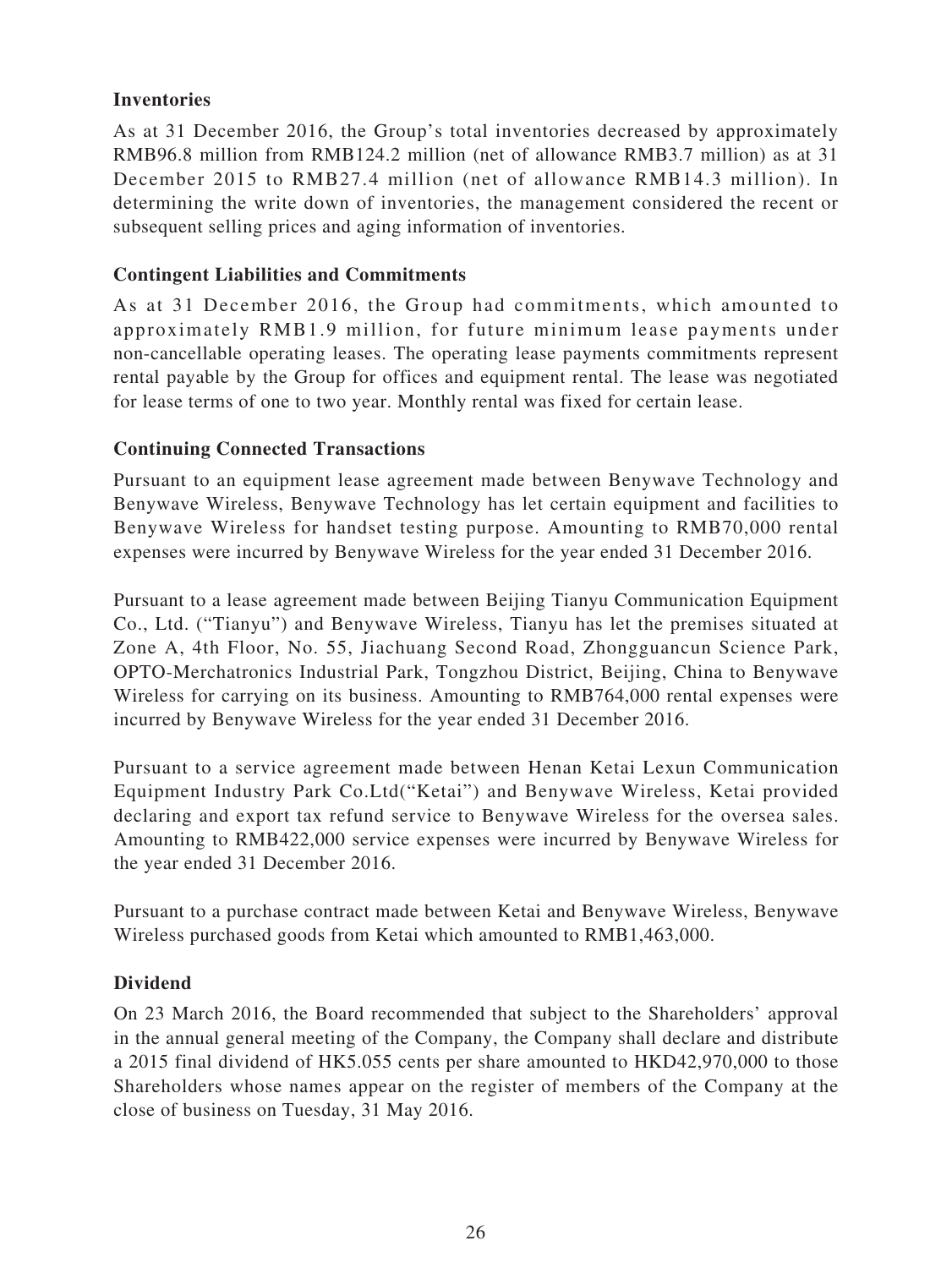Subsequent to the end of the reporting period, final dividend of HKD17,000,000 (approximated to RMB15,082,000) in respect of the year ended 31 December 2016 is proposed by the directors and is subject to approval by the shareholders in the forthcoming annual general meeting.

# **CLOSURE OF REGISTER OF MEMBERS**

# **(a) Annual General Meeting**

The register of members of the Company will be closed from Friday, 19 May 2017 to Thursday, 25 May 2017, both days inclusive, during which period no transfer of shares will be effected. In order to determine who are eligible to attend and vote at the annual general meeting of the Company to be held on Thursday, 25 May 2017, the shareholders' of the Company should ensure that all transfers, accompanied by the relevant share certificates must be lodged for registration with the Company's branch share registrar in Hong Kong, Tricor Investor Services Limited at Level 22, Hopewell Centre, 183 Queen's Road East, Hong Kong, not later than 4:30 p.m. on Friday, 19 May 2017.

# **(b) Payment of the proposed final dividend**

The register of members of the Company will be closed from Thursday, 1 June 2017 to Monday, 5 June 2017, both days inclusive, during which period no transfer of shares will be effected. In order to be qualified for the proposed final dividend, all transfers, accompanied by the relevant share certificates must be lodged for registration with the Company's branch share registrar, Tricor Investor Services Limited at Level 22, Hopewell Centre, 183 Queen's Road East, Hong Kong, not later than 4:30 p.m. on Wednesday, 31 May 2017.

### **FINAL DIVIDEND**

The Board is pleased to recommend the payment of a final dividend of HK2.000 cents (2015: HK5.055 cents) per share, totalling HKD17,000,000 (approximated to RMB15,082,000) which is expected to be paid on Monday, 19 June 2017 to its shareholders whose names appear on the register of members at the close of business on Monday, 5 June 2017 subject to the final approval in the annual general meeting to be held on Thursday, 25 May 2017.

### **COMPLIANCE WITH THE CORPORATE GOVERNANCE CODE**

In the opinion of the Board, the Company had complied with all the code provisions set out in the Corporate Governance Code (the "CG Code") contained in Appendix 14 to the Rules Governing the Listing of Securities on the Stock Exchange (the "Listing Rules")as at 31 December 2016, except for the following deviations: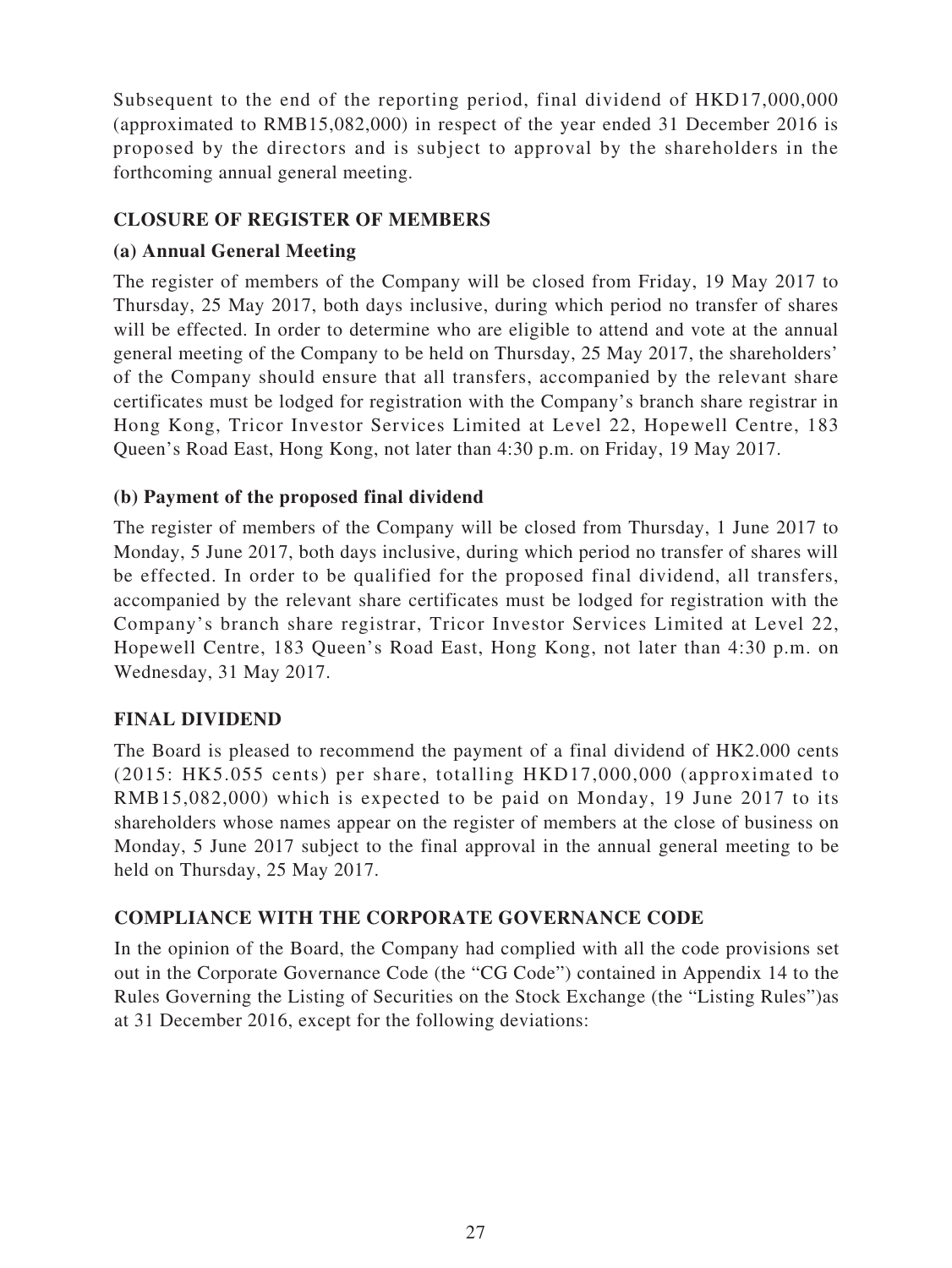Pursuant to Code Provisions A.1.3, notice of at least 14 days should be given of a regular board meeting to give all directors an opportunity to attend. For all other board meetings, reasonable notice should be given. Although the official regular board meeting notices are sent to Directors shorter than the specific period (i.e. 14 days' notice), the Board has consistently agreed that those regular board meetings should be held regularly and short notice is acceptable. The Board believes that there has been sufficient time for Directors to study the materials.

# **MODEL CODE FOR DIRECTORS' SECURITIES TRANSACTIONS**

The Company has adopted the Model Code for Securities Transactions by Directors of Listed Issuers as set out in Appendix 10 to the Listing Rules (the "Model Code") as its own code of conduct regarding directors' securities transactions. Having made specific enquiry of all Directors, all Directors confirmed that they had complied with the required standard set out in the Model Code for the year ended 31 December 2016.

# **PURCHASE, REDEMPTION OR SALE OF LISTED SECURITIES OF THE COMPANY**

Neither the Company nor any of its subsidiaries purchased, redeemed or sold any of the Company's listed securities for the year ended 31 December 2016.

# **CHANGES IN INFORMATION OF DIRECTORS**

The change of Director's information as required to be disclosed pursuant to Rule 13.51B of the Listing Rules are set out below:-

- 1. Mr. Tang Shun Lam, previously a non-executive Director, has been re-designated as an executive Director with effect from 19 March 2016.
- 2. Mr. Lam Yiu Kin has been appointed as an independent non-executive director of (i) Nine Dragons Paper (Holdings) Limited (stock code: 2689) with effect from 3 March 2016; and (ii) WWPKG Holdings Company Limited (stock code: 8069) with effect from 16 December 2016.

### **AUDIT COMMITTEE**

The Company has an Audit Committee, which was established in accordance with Rule 3.21 of the Listing Rules with primary duties of reviewing and providing supervision over the Group's financial reporting process and internal controls. The Audit Committee of the Company comprises three independent non-executive Directors, namely Mr. Lam Yiu Kin (Chairman), Mr. Tsang Yat Kiang and Mr. Hon Kwok Ping, Lawrence.

The Audit Committee has reviewed the Group's annual results for the year ended 31 December 2016 including the accounting principles and practices adopted by the Group.